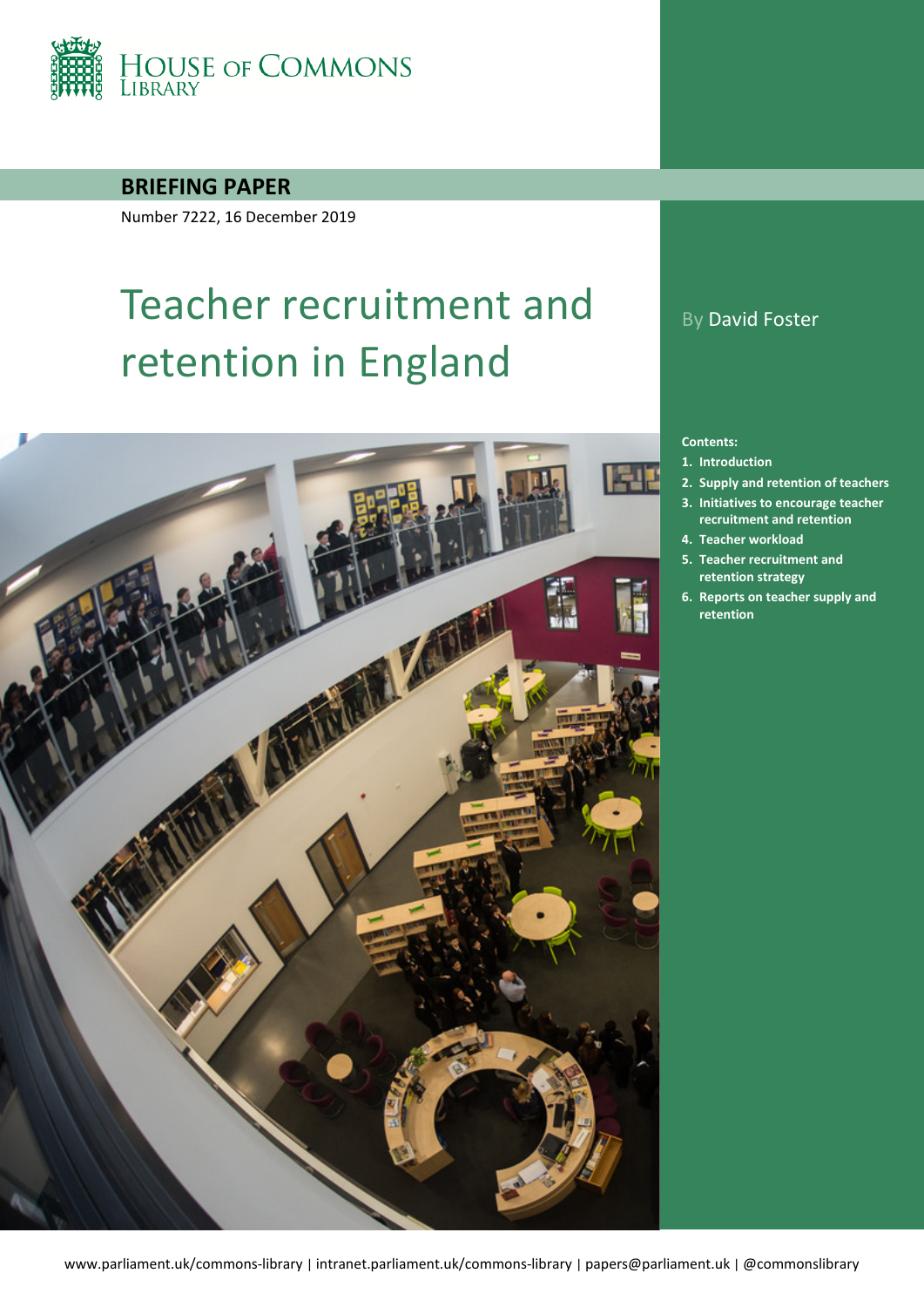## **Contents**

| <b>Summary</b>                  |                                                                                                                                                                                                                                                 | 3                                      |
|---------------------------------|-------------------------------------------------------------------------------------------------------------------------------------------------------------------------------------------------------------------------------------------------|----------------------------------------|
| 1.                              | Introduction                                                                                                                                                                                                                                    | 5                                      |
| 2.<br>2.1<br>2.2                | Supply and retention of teachers<br>The Teacher Supply Model<br>Changes ITT allocations process                                                                                                                                                 | 7<br>7<br>$\overline{7}$               |
| 2.3<br>2.4<br>2.5               | Initial teacher training census 2018-19<br>Retention of existing teachers<br>Teachers' pay                                                                                                                                                      | $\overline{7}$<br>9<br>10              |
| 2.6                             | 2018-19 award<br>2019-20 award<br>Higher starting salaries for teachers<br>Department for Education analyses of teacher supply and retention                                                                                                    | 10<br>10<br>11<br>11                   |
| 3.<br>3.1                       | Initiatives to encourage teacher recruitment and retention<br>Bursaries and scholarships<br>Early-career payments                                                                                                                               | 15<br>15<br>16                         |
| 3.2<br>3.3<br>3.4<br>3.5<br>3.6 | Advertising teacher vacancies<br>Student loan reimbursement pilot scheme<br>Tailored support programme<br>Encouraging career changes<br>Conservative party manifesto 2019                                                                       | 16<br>17<br>17<br>18<br>18             |
| 4.<br>4.1<br>4.2<br>4.3<br>4.4  | <b>Teacher workload</b><br>The Workload Challenge and response<br>Workload advisory group<br><b>Workload Reduction Toolkit</b><br>Workload surveys<br>The Teaching & Learning International Survey (TALIS) 2018<br>Teacher Workload Survey 2019 | 19<br>19<br>19<br>20<br>20<br>20<br>20 |
| 5.<br>5.1<br>5.2<br>5.3         | Teacher recruitment and retention strategy<br>Announcement and publication<br>Proposals<br>Reaction<br>Commons debate on the strategy                                                                                                           | 22<br>22<br>22<br>25<br>26             |
| 5.4                             | Implementation<br><b>Early Career Framework</b><br>Accountability system<br>Professional qualifications for teachers<br>Teacher workload and wellbeing                                                                                          | 27<br>27<br>27<br>27<br>28             |
| 6.                              | Reports on teacher supply and retention                                                                                                                                                                                                         | 29                                     |

Cover page image copyright: [Official Opening of St Paul's Catholic School in Leicester](https://www.flickr.com/photos/catholicism/16468633404/in/photolist-r6h3Xf-rKGV8L-s39HAw-rKFDJu-r6u43R-rKEfYG-nsTGgs-ad7xgp-9e4gXq-9uEcAJ-qrJGXJ-eepbm-6rcN13-5i9SLE-7Dkdgq-tQX4oR-mr81Y3-4kudXv-9H4VtM-gXHe1d-6Ya6wF-otXYGN-6HPwgi-7oBZwz-8eCKgN-sry38Y-6y4D85-rUtJdM-dZgc3Q-7ZMFCk-9u1Hrn-k7hLbk-87RBa8-dtZLj9-uyCEXn-a2NMC9-5RpyJF-e7gFa-4gEeri-9F5f4s-8RCnVm-pNdKo8-e5xi47-9VpaoU-9UGjcG-5qQmNL-89TAR6-dEuSpJ-quL4iA-fYs8c) by [Catholic Church England.](https://www.flickr.com/photos/catholicism/) Licensed under [CC BY 2.0](https://creativecommons.org/licenses/by-nc-sa/2.0/) / image cropped.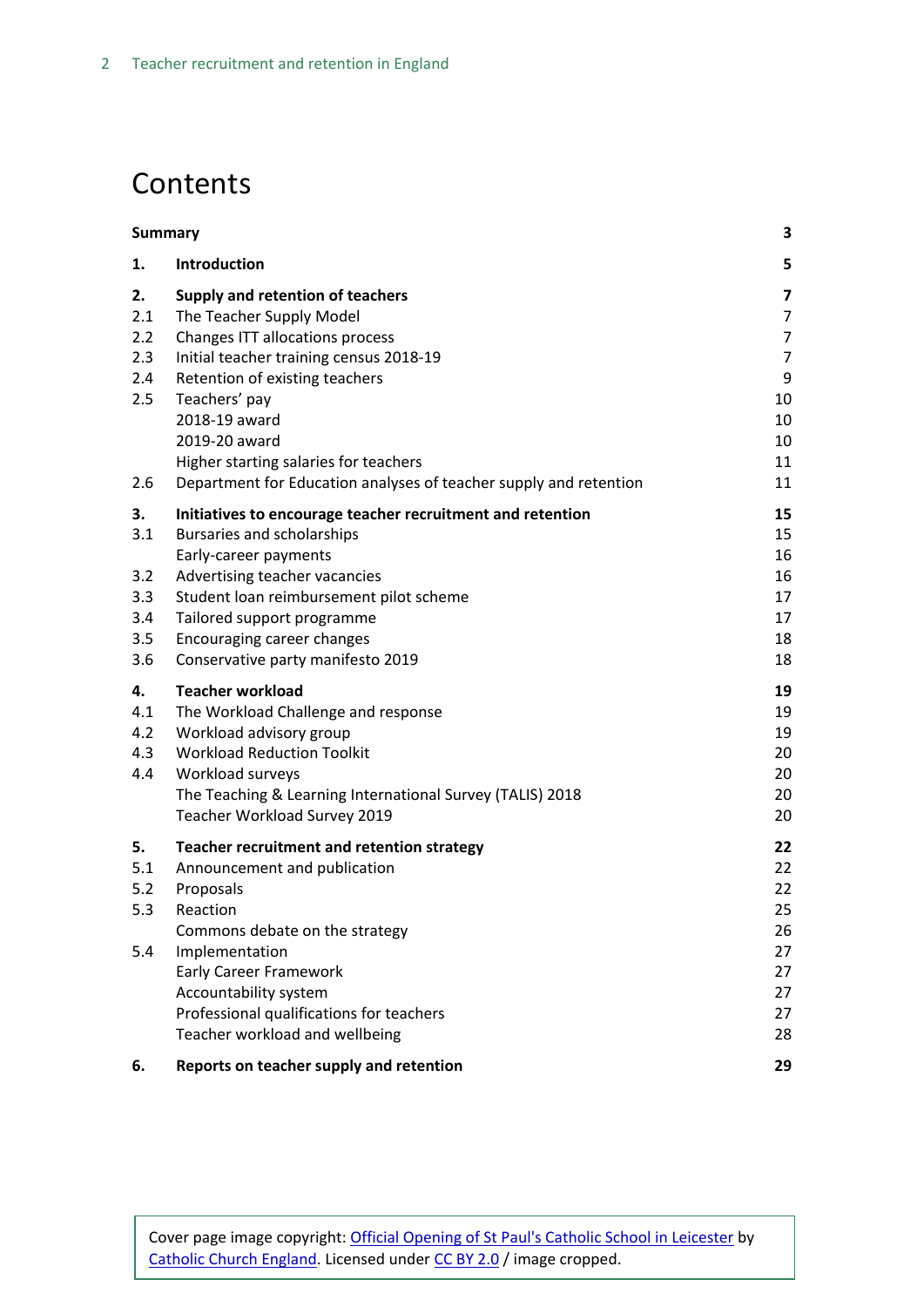## <span id="page-2-0"></span>Summary

#### Teacher supply and retention

In recent years, the overall number of teachers has not kept pace with increasing pupil numbers and the ratio of qualified teachers to pupils has increased from 17.8 in 2011 to 18.9 in 2018. While the recruitment of initial teacher trainees was above target in each year from 2006-07 to 2011-12, it has been below target in each year since, with wide variations across subjects. In addition, the number of full-time teacher vacancies and temporarily filled posts have both risen since 2011.

Around 42,000 full-time equivalent qualified teachers left the state-funded sector in the 12 months to November 2018, a 'wastage rate' of 9.8%. This is the lowest rate since 2013. The wastage rate has ranged from 9.1% (2012) to 10.3% (2015) since the current series started in 2011. 32.3% of newly qualified entrants in 2016 were not recorded as working in the state sector five years later. This is the highest five-year wastage rate on the current series, which dates back to 1997. The rate has been between 25.4% and 32.3% in each year over this period.

Overall pupil numbers are expected to continue rising, driven by a projected 15% increase in the number of secondary school pupils between 2018 and 2024. This, along with other factors, such as the ambition for more pupils to take the English Baccalaureate combination of GCSE subjects, means that pressure on teacher recruitment could increase further in the coming years.

#### Initiatives to encourage recruitment and retention of teachers

There are a number of financial incentives aimed at encouraging recruitment to initial teacher training, including bursaries and scholarships. Since 2018-19 the Government has also been piloting the use of early-career payments for teachers in certain subjects as a means of boosting retention rates.

Other recent initiatives aimed at encouraging teacher recruitment and retention include introducing a teacher vacancy website, which was rolled out nationally in April 2019, and piloting a student loan reimbursement scheme for science and language teachers working in certain local authorities.

#### Teacher workload

Recent governments have highlighted efforts to reduce teacher workload as a means of encouraging teacher retention. In October 2014, the Coalition Government launched the Workload Challenge – a survey asking teachers for ways to reduce workload. A number of initiatives and commitments followed on from this, including the publication of [a Workload](https://www.gov.uk/government/collections/workload-reduction-toolkit?utm_source=83156181-a218-46a6-9c68-3f71940a799e&utm_medium=email&utm_campaign=govuk-notifications&utm_content=immediate)  [Reduction Toolkit](https://www.gov.uk/government/collections/workload-reduction-toolkit?utm_source=83156181-a218-46a6-9c68-3f71940a799e&utm_medium=email&utm_campaign=govuk-notifications&utm_content=immediate) in July 2018 – a series of online resources to help schools review and reduced workload.

Following the Workload Challenge, the Department for Education (DfE) committed to undertake a survey of teacher workload in English schools in the spring term every two years. The most recent survey was conducted in March 2019, with the results published in October 2019. The survey found that teachers and middle leaders reported working an average of 49.5 hours a week. This was 4.9 hours less than in the previous survey conducted in 2016, but most respondents still felt that they did not have an acceptable workload and could not achieve a good work-life balance.

#### Teacher recruitment and retention strategy

In January 2019, the DfE published a [Teacher Recruitment and Retention Strategy.](https://www.gov.uk/government/publications/teacher-recruitment-and-retention-strategy) The strategy's central reform is the introduction of **Early Career Framework**, which will underpin an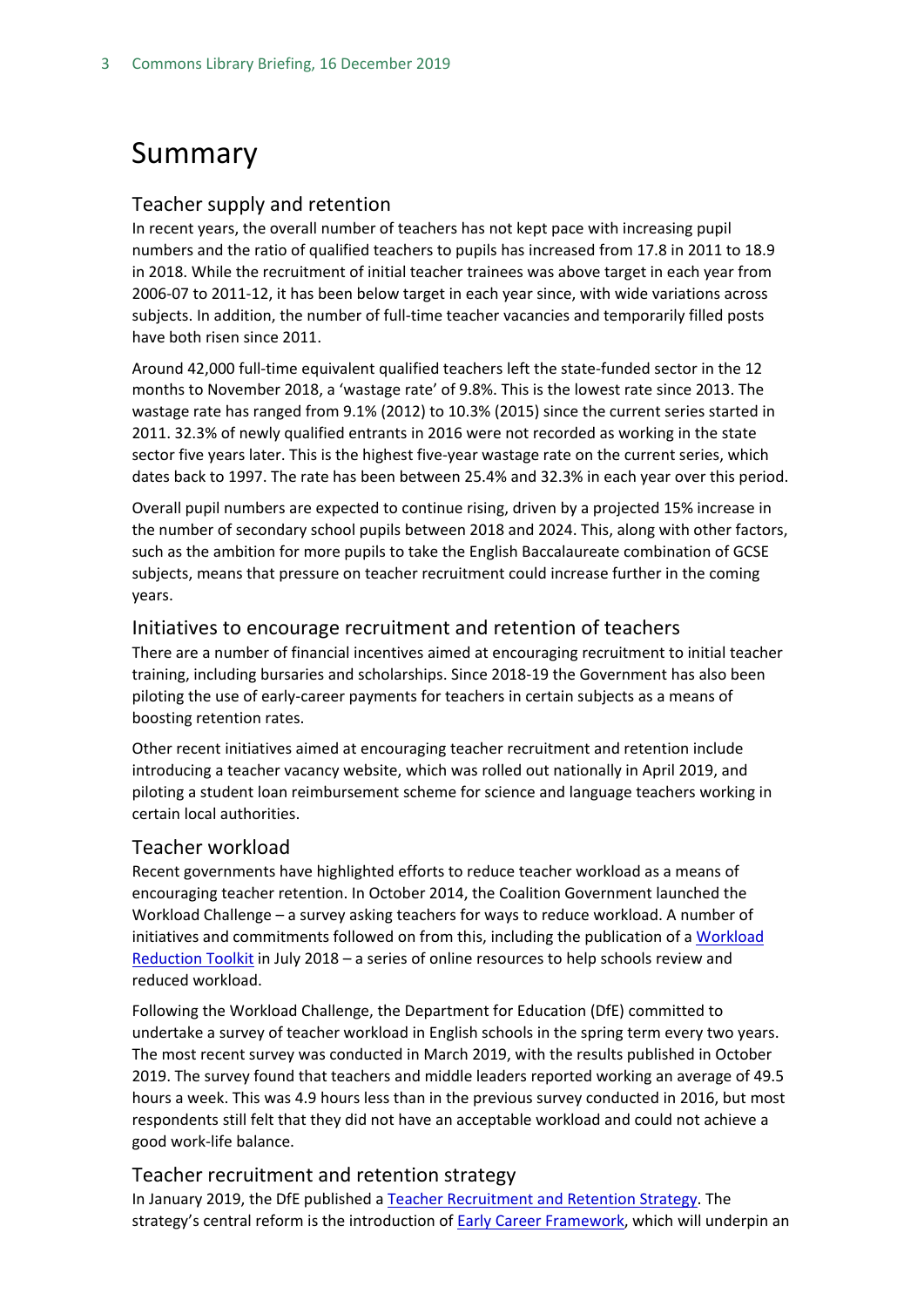entitlement to "a fully-funded, 2 year package of structured support for all early career teachers" including 5% funded off timetable time in the second year of teaching. The Framework will be rolled out nationally from September 2021, with early rollout from September 2020 in the North East and other selected areas.

Other plans outlined in the strategy include (but are not limited to):

- Reforming bursaries to a "phased, retention payment approach."
- Reforming the accountability system, including consulting on making "requires improvement" the sole trigger for an offer of support – replacing floor and coasting standards – from September 2019.
- Helping encourage more flexible working in schools, including the launch of a "find your jobshare" website for teachers.
- The introduction of a "one-stop application service for [initial teacher training]".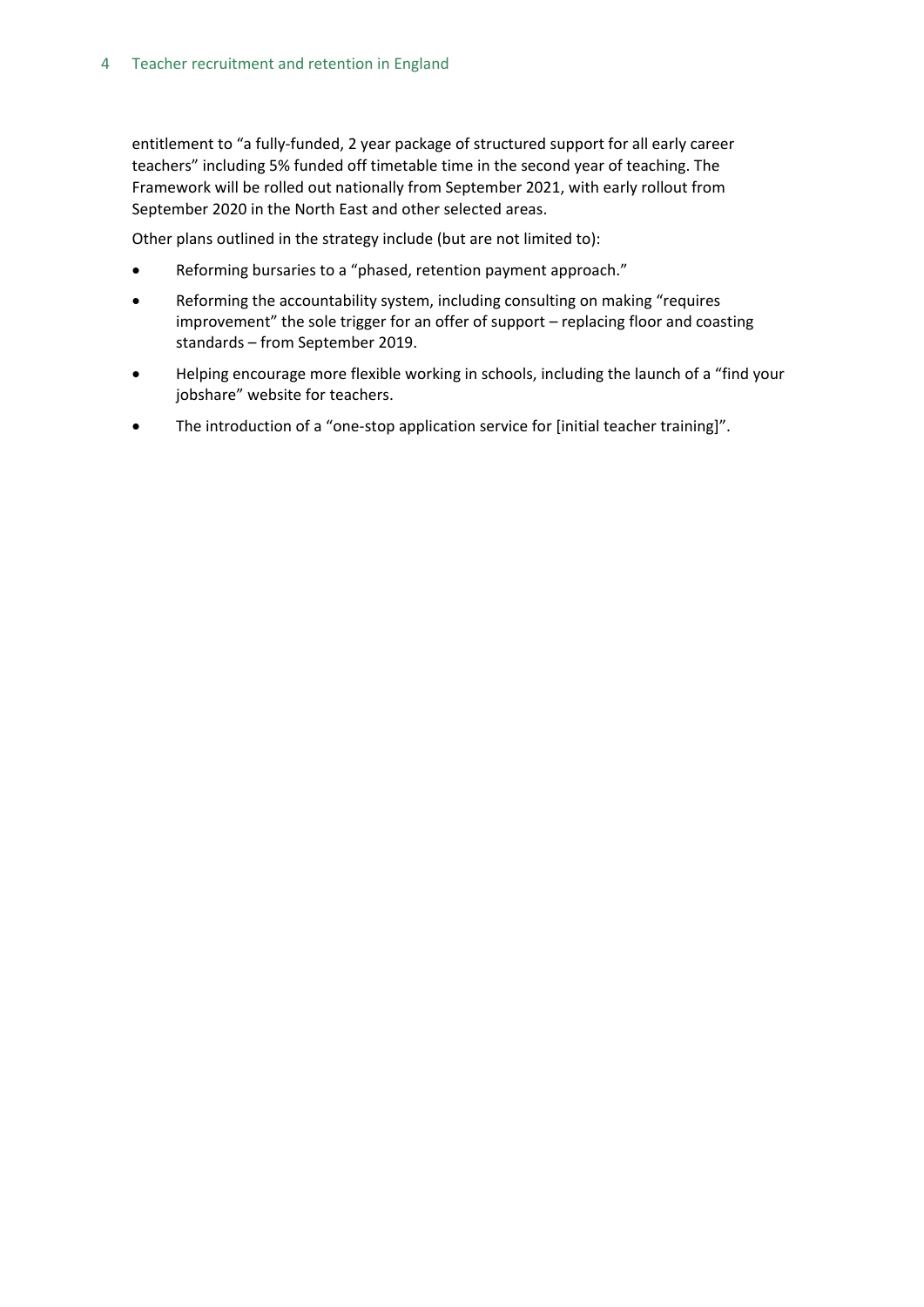## <span id="page-4-0"></span>1. Introduction

As of November 2018, the total full-time equivalent (FTE) number of teachers in publicly funded schools in England was 453,000. Trends are shown opposite. This is an increase of 12,000 since the series began in 2010, but a fall of 4,000 from a peak in 2016. Under the previous series, which is not directly comparable with the later data, FTE teacher numbers fell from 412,000 in January 1995 to 406,000 in 2000 before increasing to 448,000 in 2010. Of the 453,000 FTE teachers in 2018, 21,500 (5%) were unqualified.

While the number of FTE primary school teachers increased by 26,000 between 2010 and 2018, the number of secondary school teachers fell by 15,000 over the same period and has fallen in each year since 20[1](#page-4-1)2.<sup>1</sup>

The increase in overall teacher numbers since 2010 has not kept pace with increasing pupil numbers and the ratio of pupils to teachers has increased. Data on the earlier series (below) shows that the pupil:qualified teacher ratio fell in the decade from 2000, but has increased in each year since 2012. The ratio of all teachers (qualified and unqualified) to pupils has increased from 17.2 in 2011 to 18.0 in 2018.

| <b>EARLIER DROP IN PUPIL; QUALIFIED TEACHER RATIO REVERSED FROM 2010</b><br>Pupil: qualified teacher ratios in state-funded schools in England |                      |                |  |                        |      |                                                        |      |      |      |      |                      |      |  |
|------------------------------------------------------------------------------------------------------------------------------------------------|----------------------|----------------|--|------------------------|------|--------------------------------------------------------|------|------|------|------|----------------------|------|--|
|                                                                                                                                                | 2000.                |                |  |                        |      | 2005 2009 2010 2011 2012 2013 2014 2015 2016 2017 2018 |      |      |      |      |                      |      |  |
| November<br>All state-funded schools<br>Maintained schools                                                                                     | $\ddot{\phantom{a}}$ |                |  | $\therefore$ 17.3 17.6 | 17.8 | 17.7<br>$\ddot{\phantom{a}}$                           | 17.8 | 17.9 | 18.1 | 18.4 | 18.7<br>             | 18.9 |  |
| January<br>Maintained schools                                                                                                                  |                      | 18.6 17.4 16.9 |  |                        |      |                                                        |      |      |      |      | $\ddot{\phantom{a}}$ |      |  |

*Source: School workforce in England: November 2018 table 17a (and earlier)*

The number of reported full-time teacher vacancies in state-funded schools has also risen, from 389 (0.1% of the workforce) in 2010 to 987 (0.3%) in 2018. The number of temporarily filled positions increased from 1,791 (0.5% of the workforce) to 2,777 (0.8%) over the same period. In 2018, vacancy rates for secondary classroom teachers were one percent or above in the following secondary subjects: maths (1.2%); information technology (1.6%); all sciences (1.6%); English (1.1%); design and technology (1.2%); and commercial/business studies (1.6%).The vacancy rate for secondary classroom teachers across all subjects has risen from



<span id="page-4-1"></span><sup>1</sup> Department for Education[, School workforce in England: November 2018,](https://www.gov.uk/government/statistics/school-workforce-in-england-november-2018) last updated October 2019.

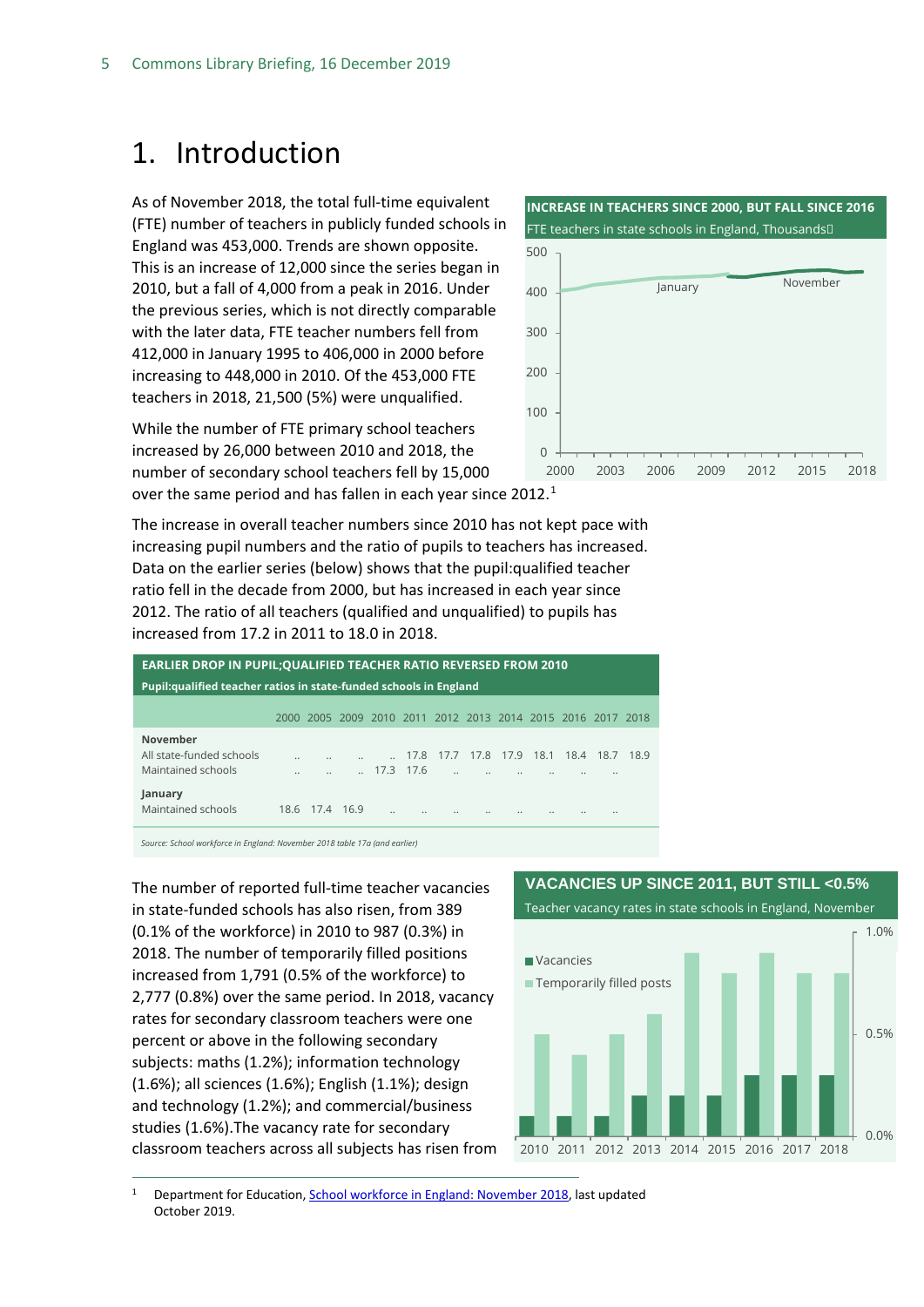0.4% in [2](#page-5-0)010 to 1.0% in 2018.<sup>2</sup> It should be noted that vacancy statistics are unlikely to fully reflect recruitment difficulties, in part because they are collected in November when vacancy rates are comparatively low.<sup>[3](#page-5-1)</sup>

Earlier data on vacancies is not directly comparable to the current series. Vacancies on the earlier definition/collection show peaks of more than 6,000 in January 2000, and 4,700 in 2001 with levels generally around or below 2,000 in most intervening years. $4$ 

#### **Box 1: Migration Advisory Committee report on teacher shortages**

The Migration Advisory Committee (MAC) advises the Government on migration issues. In May 2016, it was asked by the then Home Secretary, Theresa May, to undertake a review of the labour market for teachers to determine if there was a shortage that should be filled in part through non-EEA migration.

The [report,](https://www.gov.uk/government/uploads/system/uploads/attachment_data/file/585998/2017_01_26_MAC_report_teachers_SOL.pdf) which was published in January 2017, concluded that the evidence did not show an occupationwide shortage of teachers. Shortages of teachers were found, however, in computer science, Mandarin, general science and modern foreign languages and the MAC recommended that the first three of these subjects should be added to the shortage occupation list. It did not consider it sensible to seek to fill shortages in teachers of European languages from outside of Europe.

Secondary school teachers in maths, physics and chemistry were already on the shortage occupation list. The MAC recommended that physics and maths should remain on the list, but that chemistry should be removed as there was not sufficient evidence of a shortage of chemistry teachers.<sup>5</sup>

In May 2019, the MAC recommended against expanding the list of subjects on the shortage occupation list and stated that the profession's vacancy rate was "around average." It recommended that secondary maths, physics, general science, computer science and Mandarin teachers should remain on the list.<sup>[6](#page-5-6)</sup>

There are a number of factors that could, it is suggested, increase pressure on teacher recruitment in the years ahead. These include:

- Pupil numbers are projected to rise by 4% between 2018 and 2024. This is driven by secondary school pupil numbers, which are expected to increase by 15% over the period. The number of pupils in statefunded primary schools, on the other hand, is expected to decrease by 0.8% between 2018 and 2023, after peaking in 2019. $^7$  $^7$
- The introduction of the English Baccalaureate (EBacc) performance measure increases demand for teachers in certain subjects, such as languages. In the Department for Education's (DfE) summer 2018 school snapshot survey, 92% of secondary school leaders stated that they have difficulty recruiting teachers in at least one of the five EBacc subject areas.[8](#page-5-4)

- <span id="page-5-6"></span>Migration Advisory Committee[, Full Review of the Shortage Occupation List,](https://assets.publishing.service.gov.uk/government/uploads/system/uploads/attachment_data/file/806331/28_05_2019_Full_Review_SOL_Final_Report_1159.pdf) May 2019, p218.
- <span id="page-5-3"></span><sup>7</sup> Department for Education[, National Pupil Projections: July 2018 \(2019 update\),](https://www.gov.uk/government/statistics/national-pupil-projections-july-2018) 11 July 2019.
- <span id="page-5-4"></span><sup>8</sup> Department for Education[, The School Snapshot Survey: Summer 2018,](https://assets.publishing.service.gov.uk/government/uploads/system/uploads/attachment_data/file/773842/Summer_2018_SSS_Final_Report.pdf) September 2018, pp28-30.

<span id="page-5-0"></span><sup>&</sup>lt;sup>2</sup> Department for Education[, School workforce in England: November 2018,](https://www.gov.uk/government/statistics/school-workforce-in-england-november-2018) last updated October 2019.

<span id="page-5-1"></span><sup>&</sup>lt;sup>3</sup> NAO, Training new teachers</u>, February 2016, p16. Also see, Education Committee, [Recruitment and retention of teachers,](https://www.publications.parliament.uk/pa/cm201617/cmselect/cmeduc/199/199.pdf) February 2017, paras 37-42.

<span id="page-5-2"></span><sup>4</sup> Department for Education School Workforce in England , November 2016 -and earlier Teachers' Review Body report, various years; DES news release 13 August 1991 Marked improvement in teacher vacancy rates.

<span id="page-5-5"></span><sup>&</sup>lt;sup>5</sup> Migration Advisory Committee, Partial review of the Shortage Occupation List: Review of [teachers,](https://www.gov.uk/government/uploads/system/uploads/attachment_data/file/585998/2017_01_26_MAC_report_teachers_SOL.pdf) January 2017, pp145-6.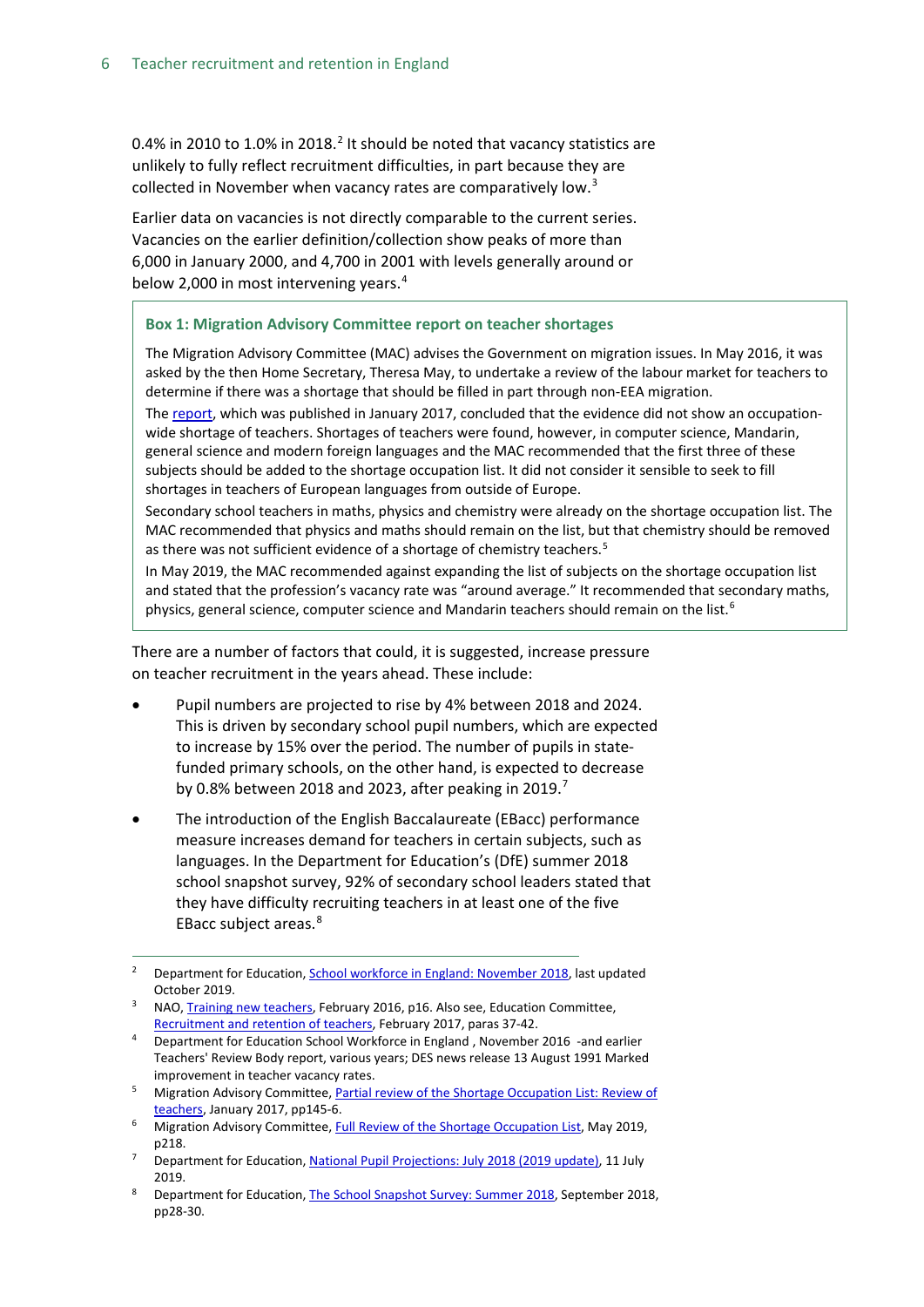• Depending on the precise terms of exit, and the detail of the post-Brexit immigration system, the UK's exit from the EU could potentially make it harder to recruit teachers from the EEA to fill any shortages.<sup>[9](#page-6-4)</sup>

## <span id="page-6-0"></span>2. Supply and retention of teachers

## <span id="page-6-1"></span>2.1 The Teacher Supply Model

The DfE uses a statistical model – the Teacher Supply Model – to estimate the number of postgraduate teacher trainees required in England in each subject and phase for one year in advance, taking into account factors such as pupil projections and estimates of teacher flows.

Estimates from the Teacher Supply Model are used to allocate teacher training places to Initial Teacher Training (ITT) providers and Schools Direct Lead Schools.<sup>[10](#page-6-5)</sup> Initial teacher training is largely focused on postgraduate courses, which make up the vast majority of training places.

## <span id="page-6-2"></span>2.2 Changes ITT allocations process

Since the 2016-17 academic year, changes have been made to the process of allocating training places to ITT providers involving the progressive removal of controls on recruitment for certain providers and subjects.

In the 2019-20 and 2020-21 academic years, ITT providers have had fixed allocations for recruitment to undergraduate, Early Years and some physical education ITT courses. Recruitment controls have been lifted for all other postgraduate courses, meaning that providers can recruit as many trainees as they wish, with no-cap.<sup>[11](#page-6-6)</sup>

## <span id="page-6-3"></span>2.3 Initial teacher training census 2018-19

The ITT census measures the number of trainee teachers recruited against that required under the Teacher Supply Model.

Overall teacher recruitment as measured by the ITT census was above target in each year from 2006-07 to 2011-12. It has been below target in each year since.<sup>[12](#page-6-7)</sup>

The chart on the next page shows the outcome of the ITT census for 2019-20. Overall recruitment to postgraduate ITT was 11%, or around 3,500 below target. While the number of entrants to primary ITT was only 4%

<span id="page-6-4"></span> <sup>9</sup> Teacher shortages [fuelled by Brexit threat to EU nationals,](https://www.theguardian.com/education/2016/dec/31/brexit-threat-to-teachers-from-eu) Guardian, 31 December 2016; [Post-Brexit immigration policy could hit teacher recruitment, government admits,](https://schoolsweek.co.uk/post-brexit-immigration-policy-could-hit-teacher-recruitment-government-admits/)  Schools Week, 19 December 2018.

<span id="page-6-5"></span><sup>&</sup>lt;sup>10</sup> Department for Education, *Initial Teacher Training (ITT) allocations and the Teacher* [Supply Model \(TSM\), England 2020 to 2021,](https://assets.publishing.service.gov.uk/government/uploads/system/uploads/attachment_data/file/839879/The_teacher_supply_model_and_initial_teacher_training_allocations_2020_to_2021.pdfhttps:/assets.publishing.service.gov.uk/government/uploads/system/uploads/attachment_data/file/839879/The_teacher_supply_model_and_initial_teacher_training_allocations_2020_to_2021.pdf) October 2019.

<span id="page-6-6"></span><sup>&</sup>lt;sup>11</sup> Department for Education, Initial teacher training allocations methodology: 2019 to [2020,](https://www.gov.uk/government/publications/initial-teacher-training-itt-requesting-places-2019-to-2020) September 2018; Department for Education, Initial teacher training allocations methodology for 2020 to 2021

<span id="page-6-7"></span><sup>&</sup>lt;sup>12</sup> Department for Education, Initial teacher training census for the academic year 2015 to [2016,](https://www.gov.uk/government/uploads/system/uploads/attachment_data/file/478098/ITT_CENSUS_SFR_46_2015_to_2016.pdf) England, 19 November 2015, p3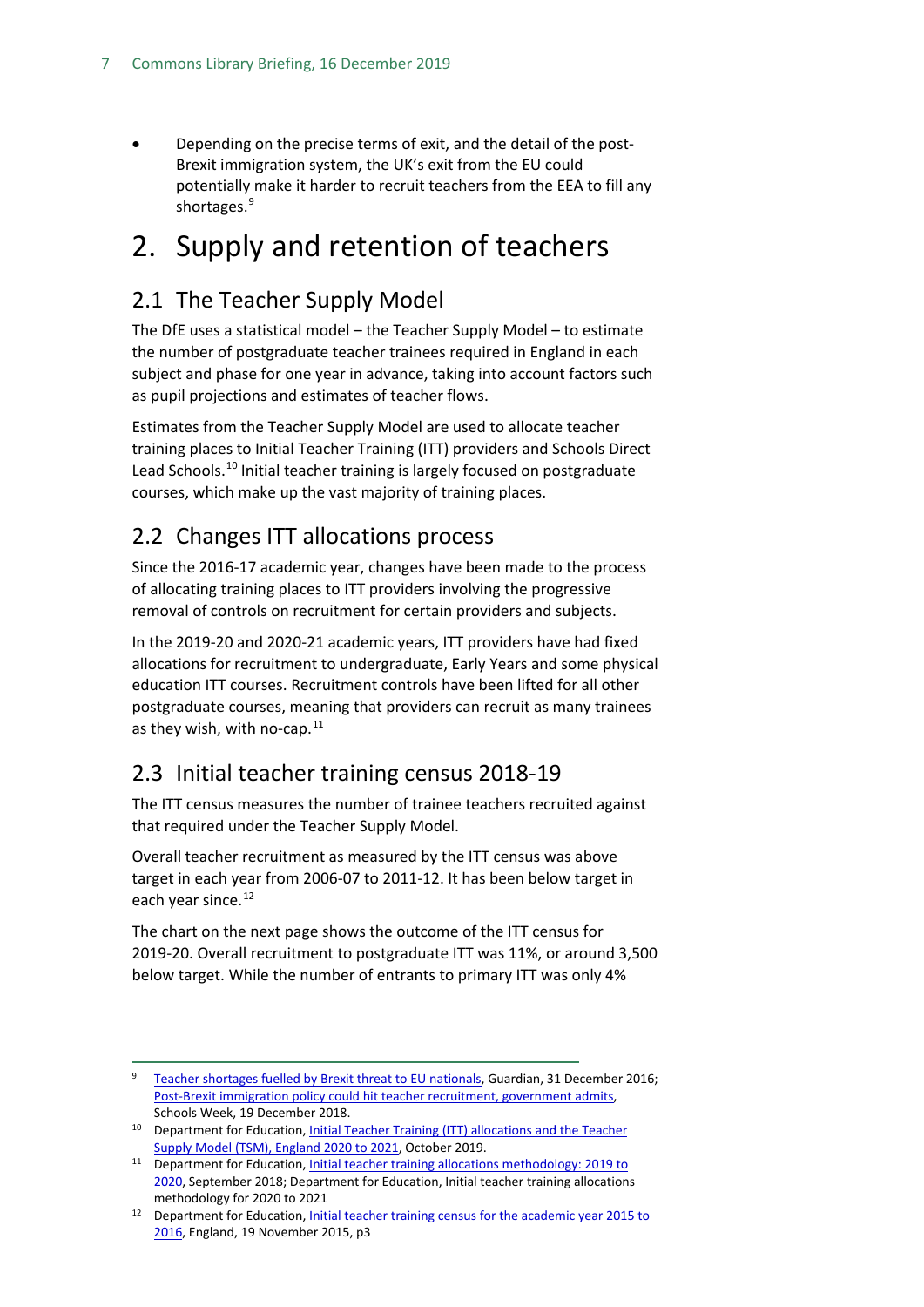below target (around 500), the number of trainees recruited at secondary level was 15% (around 3,000) below target.

There were wide variations across secondary subjects, with the largest absolute shortfalls, excluding the "other" category, in maths (shortfall of 1,198), modern foreign languages (shortfall of 843), design and technology (shortfall of 872), physics (shortfall of 718) and design and technology (shortfall of 604).

Recruitment was, however, well above target in some subjects, with the largest absolute surpluses in biology (surplus of 781), history (surplus of 339), English (surplus of 276) and geography (surplus of  $214$ ).<sup>[13](#page-7-0)</sup>

The National Foundation for Economic Research noted that the most recent census showed increasing divergence in the fortunes of different subjects:

> The recruitment situation has deteriorated further for perennial shortage subjects such as physics, maths, modern foreign languages and chemistry. In contrast, subjects that have had less difficulty recruiting in recent years, including biology and history, are generally overshooting their targets by more than last year.<sup>[14](#page-7-1)</sup>

Around 44% of the 29,600 postgraduate ITT entrants in 2019-20 were recruited by higher education institutions; 35% were recruited into the two School Direct routes (salaried and fee-based); 13% entered school-centred ITT

(SCITT); and 6% enrolled on Teach First. 155 trainees, or 0.5% of the cohort were on postgraduate teaching apprenticeships.<sup>[15](#page-7-2)</sup>

20% of entrants to postgraduate ITT in 2019-20 had a first class degree; 53% had a 2:1.<sup>[16](#page-7-3)</sup> The proportions of trainees with a 2:1 degree or better has remained largely unchanged since 2014-15 but there has been an increase over the longer period. In 2006-07, 8% of entrants to postgraduate ITT courses had a first class degree; 51% had a 2:1.

#### **Box 2: Qualified teachers from overseas**

Teachers who are fully qualified in the European Economic Area and, since 2012, Australia, Canada, New Zealand and the United States, can be awarded QTS in England with no requirement for further training. In the 2018-19 financial year (the latest available data), 3,103 QTS awards were made to qualified teachers from the EEA – a decrease of 35% since a peak in 2015-16, but an increase of 15% compared to 2011-12.

 **ITT RECRUITMENT BELOW TARGET IN MOST SUBJECTS…**





<span id="page-7-0"></span><sup>&</sup>lt;sup>13</sup> Department for Education[, Initial teacher training: trainee number census 2019 to 2020,](https://www.gov.uk/government/statistics/initial-teacher-training-trainee-number-census-2019-to-2020) November 2019, table 1.<br>UK General Election 2019: why tackling the teacher supply challenge needs to be a top

<span id="page-7-1"></span>[priority for the next Government,](https://www.nfer.ac.uk/news-events/nfer-blogs/uk-general-election-2019-why-tackling-the-teacher-supply-challenge-needs-to-be-a-top-priority-for-the-next-government/) National Foundation for Educational Research, 28 November 2019.

<span id="page-7-2"></span>Department for Education[, Initial teacher training: trainee number census 2019 to 2020,](https://www.gov.uk/government/statistics/initial-teacher-training-trainee-number-census-2019-to-2020) November 2019, table 1a.

<span id="page-7-3"></span><sup>16</sup> As above, table 2b.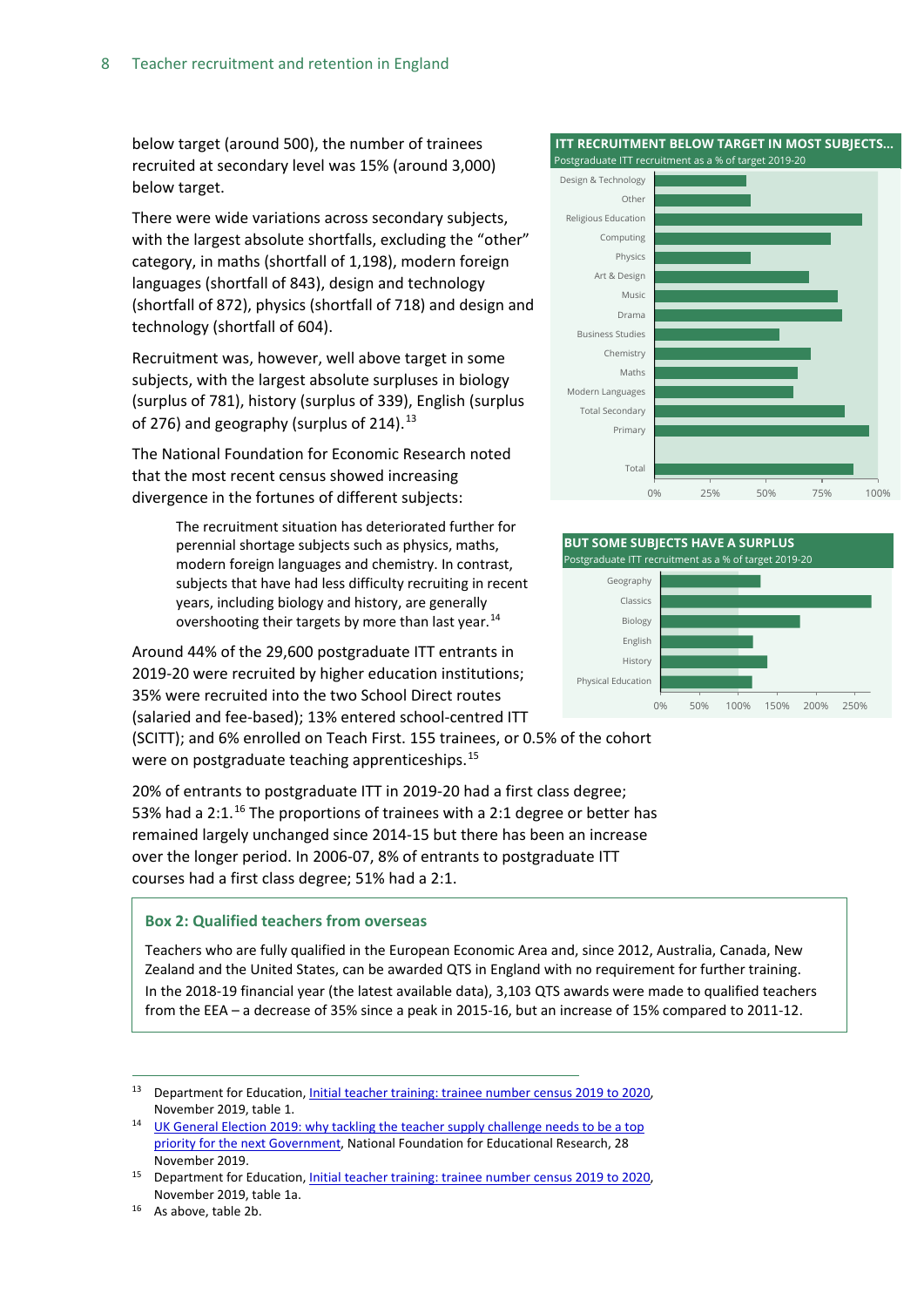1,530 QTS awards were made to teachers from Australia, Canada, New Zealand and the United States in 2018-19 – a 25% decrease from a peak in 2015-16.[17](#page-8-1)

The DfE's STEM international recruitment programme helps schools in England with the recruitment of maths and physics teachers from Australia, Canada, New Zealand and the USA.<sup>[18](#page-8-2)</sup>

## <span id="page-8-0"></span>2.4 Retention of existing teachers

Alongside the recruitment of new teachers, the retention of existing teachers is a key component in maintaining teacher numbers. It is also a major focus of the DfE's Teacher Recruitment and Retention Strategy (see section 5).

42,073 FTE qualified teachers left the state-funded sector in the 12 months to November 2018, a 'wastage rate' of 9.8% - the lowest since 2013. The wastage rate has ranged from 9.1% (2012) to 10.3% (2015) since the current series started in 2011. 2,500 more FTE teachers entered than left the profession in the 12 months to November 2018.

The number of FTE qualified teachers recorded as leaving the state funded sector for reasons other than retirement or death was 35,645 in 2018. This is around 400 less than in 2017, but about 11,000 more than in 2011 (when the current series starts).<sup>[19](#page-8-3)</sup>

22.5% of newly qualified entrants to the sector in 2016 were not recorded as working in the state sector two years later. The five year out-of-servicerate for 2013 entrants was 32.3%, the highest on the current series, which dates back to 1997. The rate has been between 25.4% and 32.3% in each year over this period. The ten year out-of-service rate for 2009 entrants was 38%. It has been between 40.3% and 34.4% in each year since 1997.<sup>[20](#page-8-4)</sup>

#### **Box 3: DfE commissioned research on factors affecting teacher retention**

Following a survey targeted at former teachers in January to March 2017, the DfE commissioned in-depth qualitative research into why teachers leave the profession and what would encourage them to remain in teaching. The report of this research was published in March 2018[: Factors affecting teacher retention:](https://assets.publishing.service.gov.uk/government/uploads/system/uploads/attachment_data/file/686947/Factors_affecting_teacher_retention_-_qualitative_investigation.pdf)  [qualitative investigation.](https://assets.publishing.service.gov.uk/government/uploads/system/uploads/attachment_data/file/686947/Factors_affecting_teacher_retention_-_qualitative_investigation.pdf)

Amongst the findings of the research were:

- Workload was the most important factor influencing teachers' decisions to leave the profession and most suggested solutions to addressing retention were linked to workload in some way.
- Decisions to leave the profession were "generally driven by the accumulation of a number of factors, over a sustained period of time", but for some there had been a specific 'trigger' point.

Suggested solutions for retention offered by teachers included: improving in-school support for teachers, increasing focus on progression opportunities, reducing workload, improving working conditions (flexible working was viewed positively; pay was not a driver for most but it was stated that pay levels were not reflective of the role), professional recognition and greater autonomy.<sup>[21](#page-8-5)</sup>

<span id="page-8-1"></span><sup>&</sup>lt;sup>17</sup> Teaching Regulation Agency, Annual report and accounts for the year ended 31 March [2019,](https://www.gov.uk/government/publications/teaching-regulation-agency-annual-report-and-accounts-2018-to-2019) 5 August 2019, pp76-7.

<span id="page-8-2"></span><sup>18</sup> [PQHL15651,](https://www.parliament.uk/written-questions-answers-statements/written-question/lords/2019-05-09/HL15651) 21 May 2019.

<span id="page-8-3"></span><sup>&</sup>lt;sup>19</sup> Department for Education[, School workforce in England: November 2018](https://www.gov.uk/government/statistics/school-workforce-in-england-november-2018), June 2019, tables 7a & 7b.

As above, table 8.

<span id="page-8-5"></span><span id="page-8-4"></span><sup>&</sup>lt;sup>21</sup> Department for Education[, Factors affecting teacher retention: qualitative investigation,](https://assets.publishing.service.gov.uk/government/uploads/system/uploads/attachment_data/file/686947/Factors_affecting_teacher_retention_-_qualitative_investigation.pdf) March 2018, pp5-8.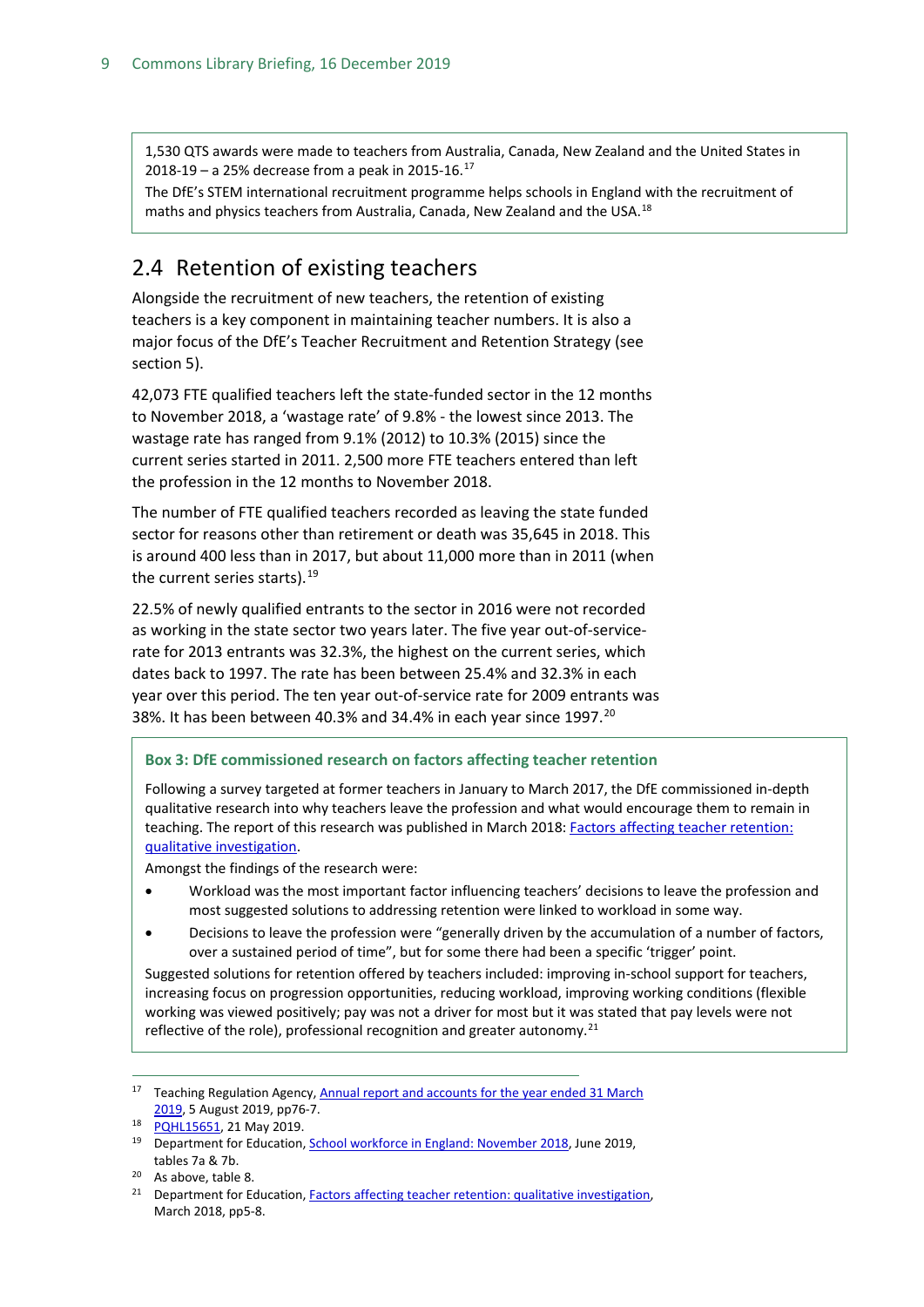In March 2017, there were around 261,000 qualified teachers aged under 60 who had previously worked in state schools in England but were not currently doing so. About 106,000 qualified teachers aged under 60 have never taught in the state sector. $^{22}$  $^{22}$  $^{22}$ 

It is important to note that teachers classed as 'out of the profession' at any one date may return – these figures summarise flows into and out of the profession, not permanent states. For example, only 53% of the teachers who entered state-funded schools in 2014 were newly qualified.<sup>[23](#page-9-4)</sup> Similarly, the National Foundation for Education Research found that, of a sample of 6,900 teachers between 2001 and 2015, 51% of those who left state schools for reasons other than retirement left to jobs in the wider school sector. [24](#page-9-5)

## <span id="page-9-0"></span>2.5 Teachers' pay

The School Teachers' Review Body (STRB) makes recommendations on the pay of teachers in England and Wales in line with a remit set by the Secretary of State.

### <span id="page-9-1"></span>2018-19 award

The STRB recommended that for 2018-19 all pay and allowance ranges for teachers and school leaders should be uplifted by 3.5%. It stated that this would "address deteriorating trends in teacher retention by improving the position of teachers' pay framework in the labour market for graduate professions."[25](#page-9-6)

The Government accepted the STRB's recommendation for a 3.5% uplift to the main teacher pay range, but recommended a 2% increase to the upper pay range, and a 1.5% increase for the leadership pay range. The Government additionally announced that it would pay schools a new teachers' pay grant to "cover, in full, the difference between this award and the cost of the 1% award that schools would have anticipated under the previous public sector pay cap."<sup>[26](#page-9-7)</sup>

### <span id="page-9-2"></span>2019-20 award

In July 2019, the STRB reported on what adjustments should be made to teacher pay in 2019-20 to promote recruitment and retention. The report stated that "the teacher supply situation has continued to deteriorate, particularly for secondary schools" and that this "has affected teachers at all stages of their careers." This, the report added, is "all the more concerning as increasing pupil numbers mean that there will be a need for more teachers in coming years, particularly in the secondary phase and for English Baccalaureate subjects."

<span id="page-9-3"></span><sup>&</sup>lt;sup>22</sup> Department for Education, **School workforce in England: November 2018**, June 2019, tables 22 & 23.

<span id="page-9-4"></span><sup>&</sup>lt;sup>23</sup> NAO[, Training new teachers,](https://www.nao.org.uk/wp-content/uploads/2016/02/Training-new-teachers.pdf) 10 February 2016, p8.

<span id="page-9-5"></span><sup>&</sup>lt;sup>24</sup> NFER, Should I Stay or Should I Go? NFER Analysis of Teachers Joining and Leaving the [Profession,](https://www.nfer.ac.uk/media/1924/lfsa01.pdf) November 2015, p8.

<span id="page-9-6"></span><sup>&</sup>lt;sup>25</sup> School Teachers' Review Body, Twenty-eighth report  $-$  2018, July 2018, ppix-x.

<span id="page-9-7"></span><sup>&</sup>lt;sup>26</sup> [HCWS912,](https://www.parliament.uk/business/publications/written-questions-answers-statements/written-statement/Commons/2018-07-24/HCWS912/) 24 July 2018.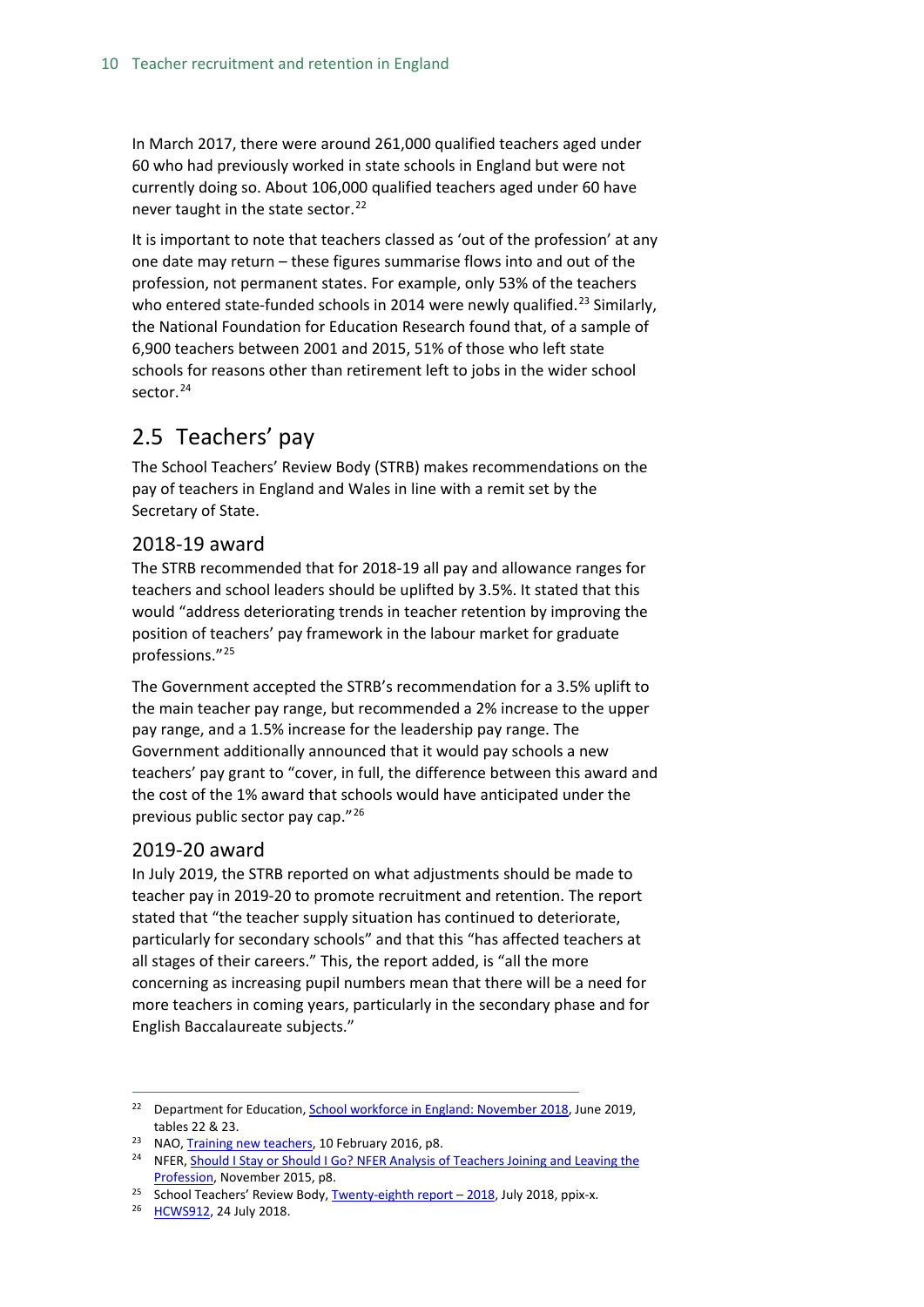The report welcomed the DfE's Teacher Recruitment and Retention Strategy (see section 5) and stated that it "should help address these problems in teacher supply." However, it concluded that a "steady decline in the competitiveness of the teachers' pay framework is a significant contributor to teacher supply difficulties" and that "complementary action on pay is vital."

The STRB recommended that all pay and allowance ranges for teachers and school leaders should be uplifted by  $2.75\%$ .<sup>[27](#page-10-2)</sup>

The Government accepted the STRB's recommendation and announced that it would provide additional funding on top of the teacher pay grant "in recognition of the difference between [the 2.75% award for 2019-20] and the 2% the Department had assessed schools could afford nationally".<sup>[28](#page-10-3)</sup>

#### <span id="page-10-0"></span>Higher starting salaries for teachers

In September 2019, the Government announced plans to raise the starting salary for a newly-qualified teachers outside London to £30,000 by 2022-23.<sup>[29](#page-10-4)</sup> This was re-iterated in the Conservative Party's manifesto for the 2019 general election.<sup>[30](#page-10-5)</sup> As of September 2019, the current starting point on the classroom teacher main pay scale is £24,373.<sup>[31](#page-10-6)</sup>

It is not yet clear what will happen to the salaries of those teachers not on the minimum of the main teacher pay scale. In his remit letter to the STRB for 2020-21, the Education Secretary said he would make a strong case "for schools to move towards a relatively flatter pay progression structure than is currently typical, alongside significantly higher starting and early career salaries."[32](#page-10-7)

## <span id="page-10-1"></span>2.6 Department for Education analyses of teacher supply and retention

Under the 2015 Government a programme of work was begun to develop the use of existing data to improve understanding of the teacher supply market at a more local level. Brief summaries of these analyses are provided below.

#### **Local analysis of teacher workforce (September 2016)**

The first output of this work, a [local analysis of the teacher workforce](https://www.gov.uk/government/statistics/local-analysis-of-teacher-workforce-2010-to-2015)  [between 2010 and 2015,](https://www.gov.uk/government/statistics/local-analysis-of-teacher-workforce-2010-to-2015) was published in September 2016. Among other things, the analysis found that "school-to-school mobility is now the biggest source of new entrants to schools – and is therefore a key driver of increased recruitment in schools." It additionally found that schools in areas

<span id="page-10-2"></span><sup>&</sup>lt;sup>27</sup> School Teachers' Review Body, School Teachers' Review Body Twenty-Ninth Report -[2019,](https://assets.publishing.service.gov.uk/government/uploads/system/uploads/attachment_data/file/819428/School_Teachers__Review_Body_29th_report_2019.pdf) July 2019, ppix-xi.

<span id="page-10-3"></span><sup>&</sup>lt;sup>28</sup> [PQ 282297,](https://www.parliament.uk/written-questions-answers-statements/written-question/commons/2019-07-25/282297) 3 September 2019.

<span id="page-10-4"></span><sup>&</sup>lt;sup>29</sup> £30,000 [starting salaries proposed for teachers,](https://www.gov.uk/government/news/30000-starting-salaries-proposed-for-teachers) Department for Education, 2 September 2019.

<span id="page-10-5"></span><sup>&</sup>lt;sup>30</sup> Get Brexit Done – Unleash Britain's Potential: The Conservative and Unionist Party [Manifesto 2019,](https://assets-global.website-files.com/5da42e2cae7ebd3f8bde353c/5dda924905da587992a064ba_Conservative%202019%20Manifesto.pdf) p13.

<span id="page-10-6"></span><sup>&</sup>lt;sup>31</sup> Department for Education, School teachers' pay and conditions document 2019 and [guidance on school teachers' pay and conditions,](https://assets.publishing.service.gov.uk/government/uploads/system/uploads/attachment_data/file/832634/School_teachers_pay_and_conditions_2019.pdf) September 2019, p20.

<span id="page-10-7"></span><sup>&</sup>lt;sup>32</sup> [Letter from Gavin Williamson to Dr Patricia Rice,](https://www.gov.uk/government/publications/school-teachers-review-body-strb-remit-letter-for-2020) Department for Education, 18 September 2019.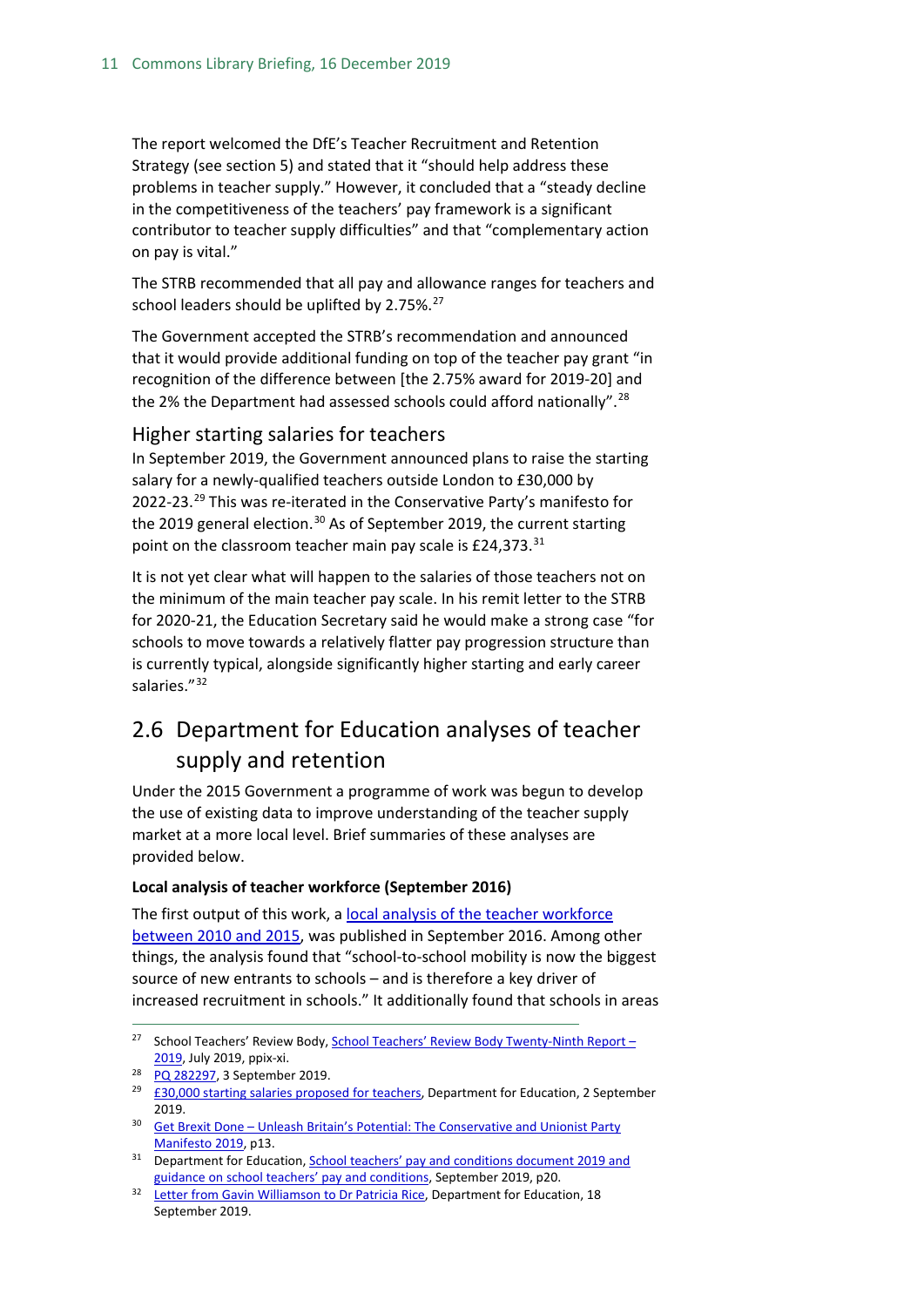with higher levels of deprivation have slightly higher rates of school-toschool mobility and teacher wastage. The Government committed to conducting further work to understand the drivers behind the findings.<sup>[33](#page-11-0)</sup>

#### **Teacher analysis compendium: trends in teacher supply, retention and mobility (May 2017)**

The [first of an intended series of analyses](https://www.gov.uk/government/statistics/teachers-analysis-compendium-2017) exploring the drivers behind the findings of the Department's local analysis of the teacher workforce was published in May 2017.<sup>[34](#page-11-1)</sup>

The first two sections of the report provided information on those entering and leaving the teaching profession. Among other things, it stated that:

- The entrant rate (teachers identified as an entrant as a proportion of the total number of teachers) increased between 2011 and 2015, driven by an increased need for teachers of English Baccalaureate (EBacc) subjects.
- The wastage rate increased in every subject between 2011 and 2015, but this was offset by rising entrant numbers. The rise in the wastage rate was despite a fall in the retirement rate and was driven by an increase in those leaving to 'go out of service'.
- PE had the lowest wastage rate of any subject in each year between 2011 and 2015; History had the second lowest in each year, while Physics had either the highest or second highest wastage rate in each year.
- The returner rate (the number of teachers in a subject identified as returning to the profession as a proportion of the total number of teachers in a subject) rose in each subject between 2011 and 2015. The report stated that this was "likely to be closely related" to an increase in the pool of teachers who can be recruited as returners because of the increase in those leaving to go 'out of service'.[35](#page-11-2)

The third section of the report provided an analysis of the characteristics associated with teacher retention, both within a school and within the system as a whole. It built on the analysis published by the DfE in September 2016, which showed an increase in school-to-school teacher mobility and in teacher 'out of service' wastage.

The report found that "there is no single observable factor that can explain why teachers and leaders move to a different school, or why they leave the profession altogether, but that there are some factors that are better at predicting such moves than others". The report noted that:

• Teachers with permanent contracts have higher retention rates, both in school and in the system.

<span id="page-11-0"></span><sup>&</sup>lt;sup>33</sup> Department for Education[, Local analysis of teacher workforce: 2010 to 2015,](https://www.gov.uk/government/statistics/local-analysis-of-teacher-workforce-2010-to-2015) September 2016, pp2-3.

<span id="page-11-1"></span><sup>&</sup>lt;sup>34</sup> Department for Education[, Analysis of teacher supply, retention and mobility,](https://www.gov.uk/government/statistics/teachers-analysis-compendium-2017) May 2017.

<span id="page-11-2"></span><sup>&</sup>lt;sup>35</sup> Department for Education[, Analysis of teacher supply, retention and mobility,](https://www.gov.uk/government/statistics/teachers-analysis-compendium-2017) May 2017, pp2-20.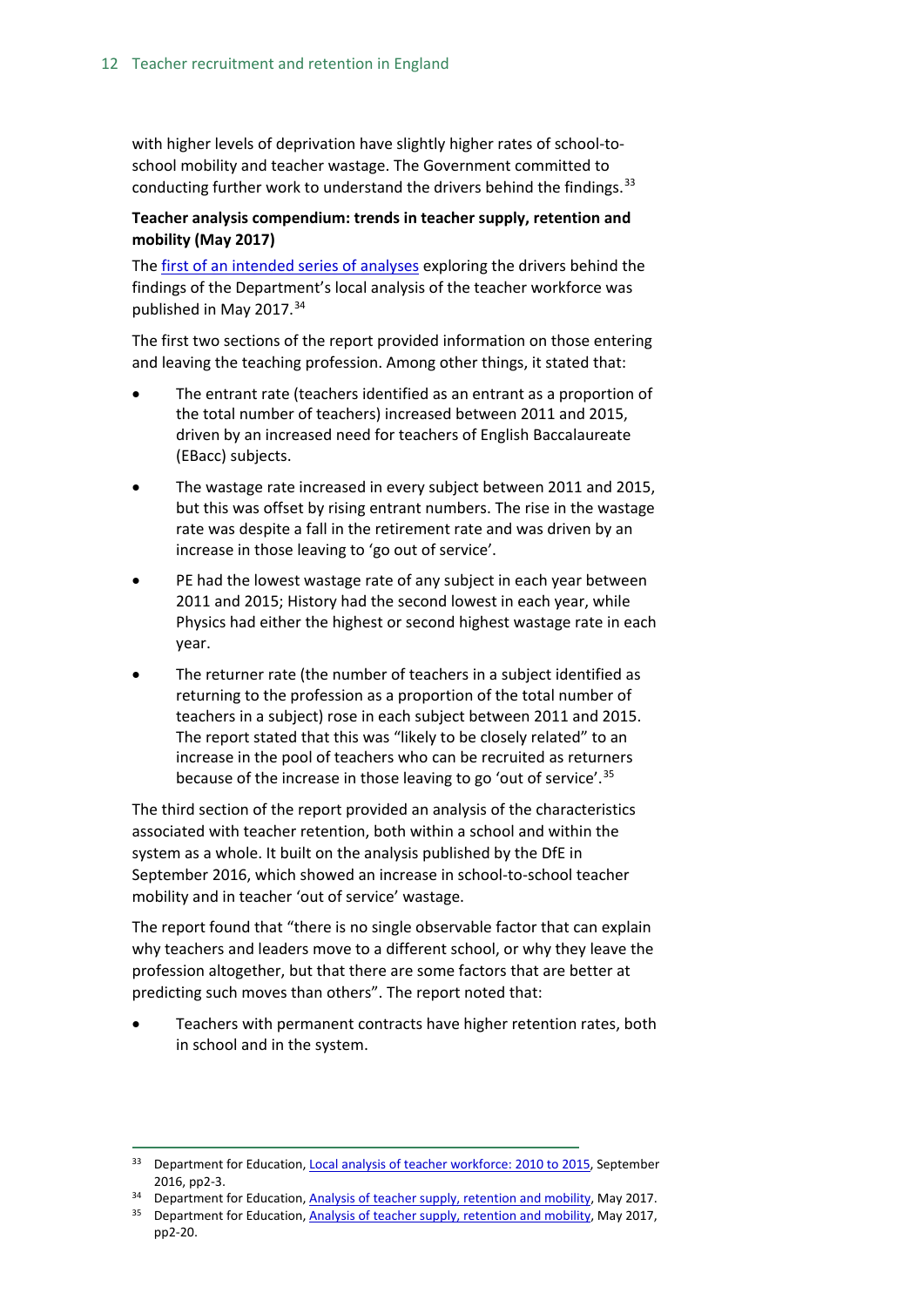- Retention rates increase with age and experience, and are higher outside London and in schools rated 'Good' or 'Outstanding' by Ofsted.
- The deprivation of a school's area does not seem to be a major driver of in-system retention once other characteristics are controlled for, but it is likely to feed in through the relationship between deprivation and other predictive factors.
- Full-time teachers are less likely to leave the system than part-time teachers, but more likely to move schools.
- Holding a more senior post in a school is associated with higher in-system retention.<sup>[36](#page-12-0)</sup>

With regards to teacher mobility between schools and geographic areas, the report found that most teachers stay within commuting distance when moving schools and that secondary teachers were more likely to move a greater distance than primary teachers.<sup>37</sup>

#### **Teacher analysis compendium 2: school and teacher level factors relating to teacher supply (September 2017)**

Following on from the two earlier analyses, in September 2017, the DfE published an [analysis of school and teacher level factors relating to teacher](https://www.gov.uk/government/uploads/system/uploads/attachment_data/file/643974/SFR86_2017_Main_Text.pdf)  [supply.](https://www.gov.uk/government/uploads/system/uploads/attachment_data/file/643974/SFR86_2017_Main_Text.pdf) The report used data from the School Workforce Census to develop a Supply Index – an experimental methodology which attributed a score to each school based on the severity of its teacher supply issues. The report found that when the Supply Index scores were mapped there was no strong geographic trends in teacher supply issues, suggesting that this is a school level issue.

The report additionally reviewed the evidence of the factors that cause teachers to leave the profession. It found that:

- There are a wide range of factors that influence teachers' and schools' decisions relating to teacher supply.
- The decision to leave teaching is a complex one influenced by numerous factors, but research suggests that workload and accountability pressure, wanting a change, the school situation, and salary considerations are the most prominent factors in leaving.
- Workload, government policy and lack of support from leadership were cited as the three main reasons for leaving in a survey of exteachers.[38](#page-12-2)

#### **Teacher analysis compendium 3: teacher supply, retention and mobility (February 2018)**

A [further teacher supply analysis,](https://assets.publishing.service.gov.uk/government/uploads/system/uploads/attachment_data/file/682892/SFR11_2018_Main_Text.pdf) intended to build on some of the areas covered previously, was published in February 2018.

The first two sections of the report looked at post-ITT employment rates and the mobility of NQTs. The analysis found that post-ITT employment

 <sup>36</sup> As above, p3 & pp21-40.

<span id="page-12-2"></span><span id="page-12-1"></span><span id="page-12-0"></span><sup>&</sup>lt;sup>37</sup> As above, p3.

<sup>&</sup>lt;sup>38</sup> Department for Education, Analysis of school and teacher level factors relating to [teacher supply,](https://www.gov.uk/government/uploads/system/uploads/attachment_data/file/643974/SFR86_2017_Main_Text.pdf) September 2017, pp2-4.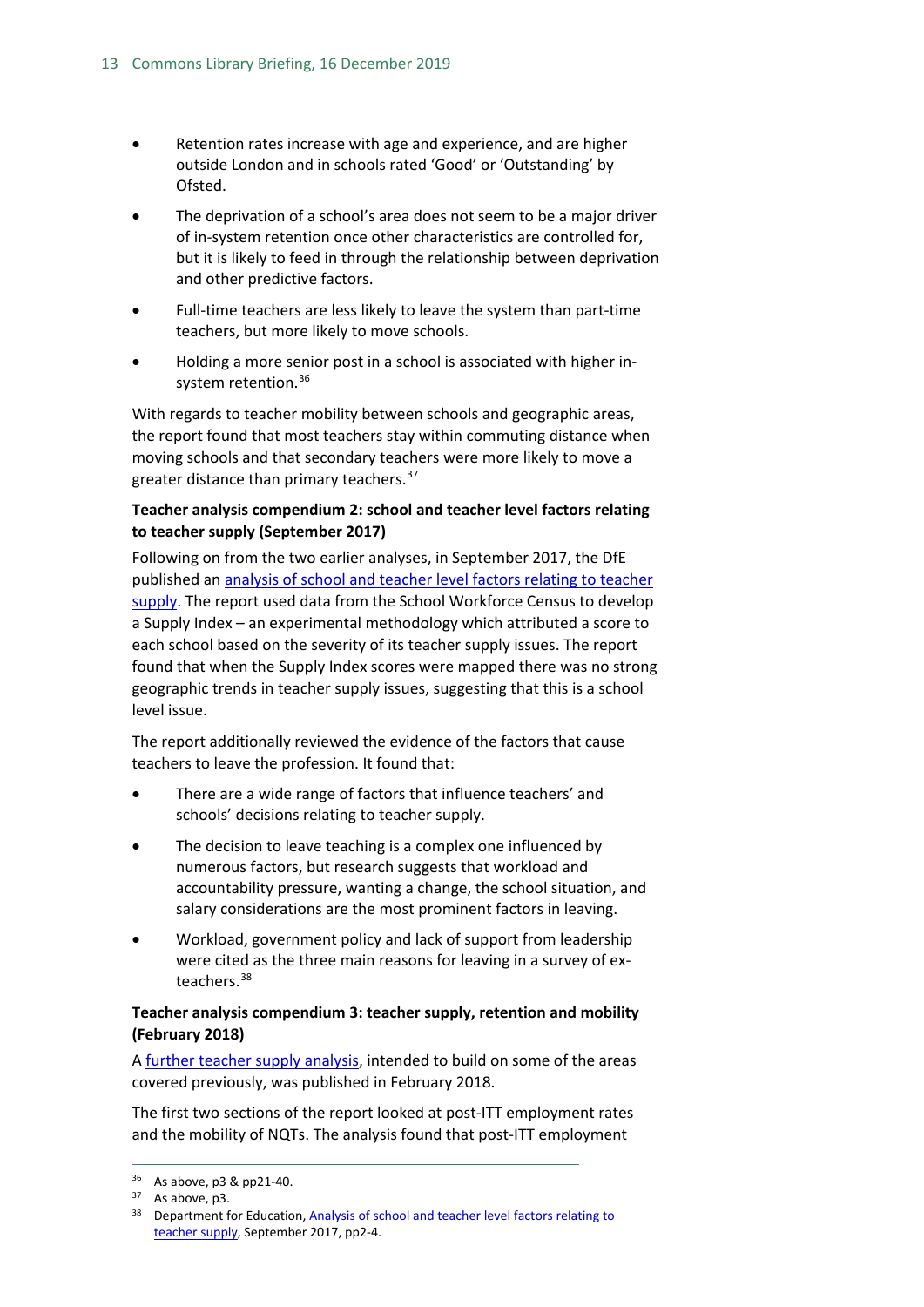rates rose in the six years up to 2014-15, at which point 85% of trainees achieving QTS secured a teaching role within a state-funded school. Employment rates amongst graduates of school-led training routes were typically 5 percentage points higher than those on HEI-based routes. There were also significant variations by secondary subject. Regarding the mobility of NQTs, the analysis found that NQTs do not tend to move far to take up their first post, with around half taking up a post within 25km of their ITT provider.

The findings from the remaining sections of the analysis included:

- Updating the analysis published in May 2017 (see above) on teacher movement between state-funded schools using more recent data produced no change in the headline figures; 70% of teachers were found to stay within commuting distance when changing schools.
- An experimental analysis of teacher supply in relation to the extent of regional ITT provision suggested that in some regions the scale of ITT provision seems lower than demand. Conversely, in some areas the analysis indicated that demand appears was higher than required to meet local needs.

#### **Teacher analysis compendium 4: supply, retention and mobility (September 2018)**

A [further analysis](https://assets.publishing.service.gov.uk/government/uploads/system/uploads/attachment_data/file/743743/Teachers_Analysis_Compendium_4.pdf) covering a number of areas, including those who return to teaching, qualified teachers who are not currently teaching in the statefunded sector, and the retention of NQTs, was published in September 2018.

The findings included:

- Approximately 20,000 teachers return to teaching each year, with around 60% having permanent contracts compared to around 95% of the remaining workforce. Returners are also less likely to work fulltime.
- The pool of qualified teachers who are not current teaching in the state-funded sector has remained steady at around 350,000 teachers for each year. Most secondary teachers classed as inactive who return do so within the first few years of leaving (24% of males and 31% of females return within 5 years). the likelihood of returning reduces with each passing year.
- The five year retention rate of female NQTs was 5 percentage points higher than for male NQTs. It was also higher among those under 30.

The sixth section of the analysis provided an update to the first teacher analysis compendium, which was published in May 2017 and covered 2011 to 2015, and looked at data from 2015 to 2017. It found that the overall number of entrants had remained stable in most subjects over the last three years. The overall number of leavers had also remained stable, but most EBacc subjects had seen an increase in leavers, with the largest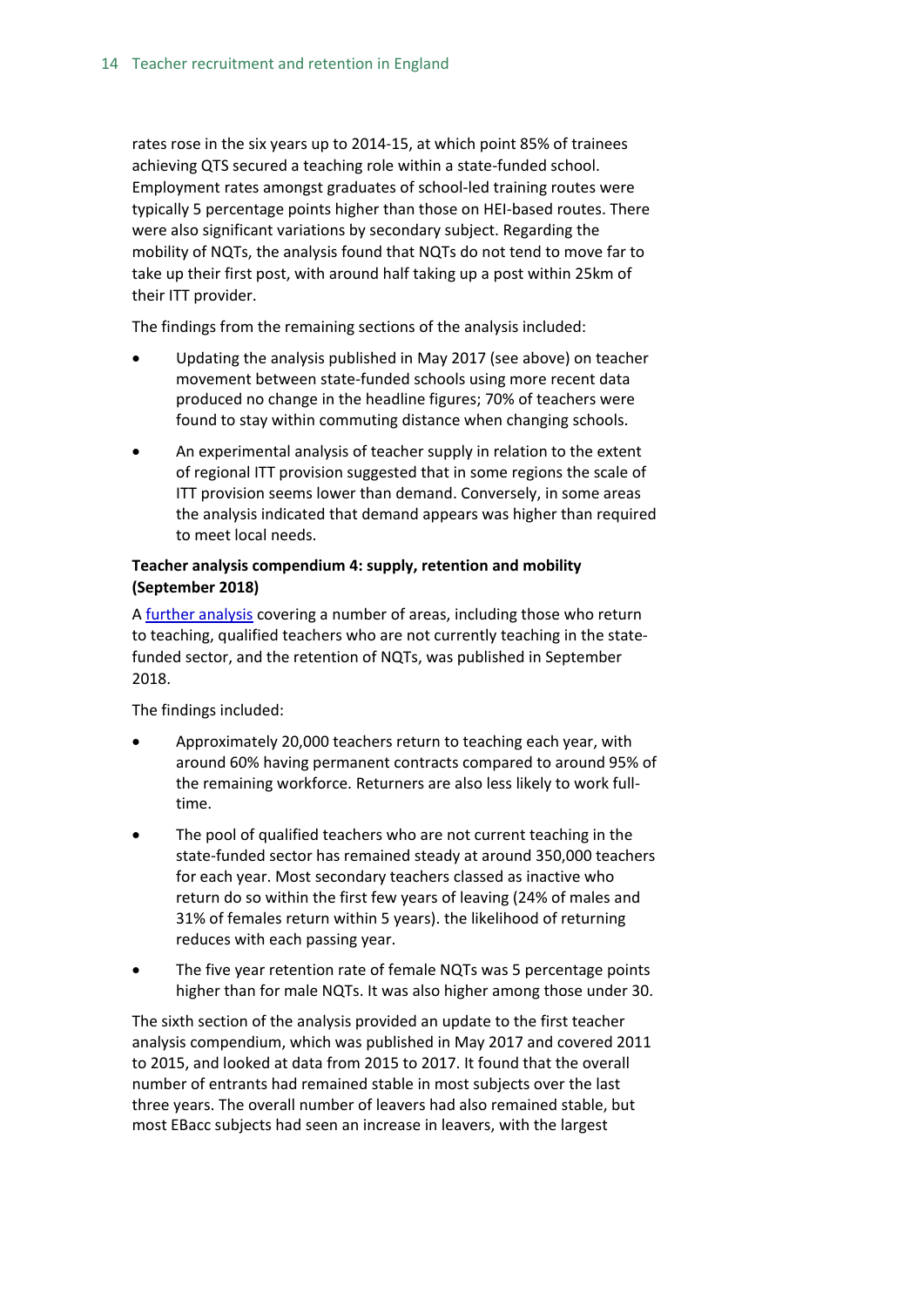increases in maths and geography. More teachers left than joined in every subject in 2017, except for maths and physics.  $39$ 

## <span id="page-14-0"></span>3. Initiatives to encourage teacher recruitment and retention

This section provides a very brief overview of the bursaries and scholarships available to trainee teachers before providing information on other recent Government initiatives to encourage teacher recruitment and retention.

## <span id="page-14-1"></span>3.1 Bursaries and scholarships

There are a number of financial incentives aimed at encouraging recruitment to initial teacher training (ITT), including bursaries and scholarships for individuals training in certain subjects. The level of bursary varies with the subject and with the degree class of the trainee. Physics trainees with a 2:2 degree or above, for example, are eligible for a bursary of £26,000 in 2020-21; the bursary for a history trainee with a 2:2 or above is £9,000. Some teacher training routes also offer a salary during training (for example, Teach First and School Direct (salaried)). Further information is available on the Get Into Teaching website at[: Bursaries and funding.](https://getintoteaching.education.gov.uk/funding-and-salary/overview)

In the 2017-18 financial year, around £183 million was spent on teacher training bursaries, an underspend of around £41 million on the £224 million budget.<sup>[40](#page-14-3)</sup>

#### **Box 4: Effectiveness of bursaries**

There has been some debate about the effectiveness of bursaries in ensuring sufficient numbers of teachers. For example, in its October 2018 report[, Teacher Workforce Dynamics in](https://www.nfer.ac.uk/teacher-workforce-dynamics-in-england/) England*,* the National Foundation for Educational Research stated that bursaries do not appear to be incentivising recruitment or retention to the levels required, which may be because they are not tied to teachers staying in the profession. The Government should, the report recommended, structure financial incentives so that they incentivise retention in the first few years after training.<sup>[41](#page-14-4)</sup> As explained in section 5 below, the DfE's Teacher Recruitment and Retention Strategy proposed reforming bursaries to a "phased, retention payment approach".[42](#page-14-5)

In October 2018, the DfE published an experimental analysis of the destinations of trainee teachers who are likely to have been awarded a bursary. Among other things, the analysis found:

- Between 2009-10 and 2015-16, 92% of trainees awarded a bursary successfully gained QTS. The rate for non-bursary holders was 91%.
- Between 2009-10 and 2015-16, 89% of postgraduate bursary holders awarded QTS were found in a teaching post in a state funded school in England at some point before November 2017. The

<span id="page-14-2"></span><sup>&</sup>lt;sup>39</sup> Department for Education, Analysis of teacher supply, retention and mobility, September 2018, pp2-4.

<span id="page-14-3"></span><sup>40</sup> [PQ153261,](https://www.parliament.uk/written-questions-answers-statements/written-question/commons/2018-06-13/153261) 25 June 2018.

<span id="page-14-4"></span><sup>41</sup> National Foundation for Educational Research[, Teacher Workforce Dynamics in](https://www.nfer.ac.uk/media/3111/teacher_workforce_dynamics_in_england_final_report.pdf) England: [Nurturing, supporting and valuing teachers,](https://www.nfer.ac.uk/media/3111/teacher_workforce_dynamics_in_england_final_report.pdf) October 2018, p3. For earlier commentary on the use of bursaries, see: National Audit Office[, Training New Teachers,](https://www.nao.org.uk/report/training-new-teachers/) 10 February 2016, HC 798, p11; Public Accounts Committee[, Training new teachers,](https://www.publications.parliament.uk/pa/cm201617/cmselect/cmpubacc/73/73.pdf) 10 June 2016, HC 73, pp7-8; Institute for Fiscal Studies, The longer-term costs and benefits of different [initial teacher training routes,](https://www.ifs.org.uk/publications/8368) July 2016; Higher Education Policy Institute, Whither [Teacher Education and Training?,](http://www.hepi.ac.uk/wp-content/uploads/2017/04/Embargoed-until-00.01am-Thursday-27-April-2017-WHITHER-TEACHER-EDUCATION-AND-TRAINING-Report-95-19_04_17WEB.pdf) April 2017, p43.

<span id="page-14-5"></span><sup>42</sup> As above, p22.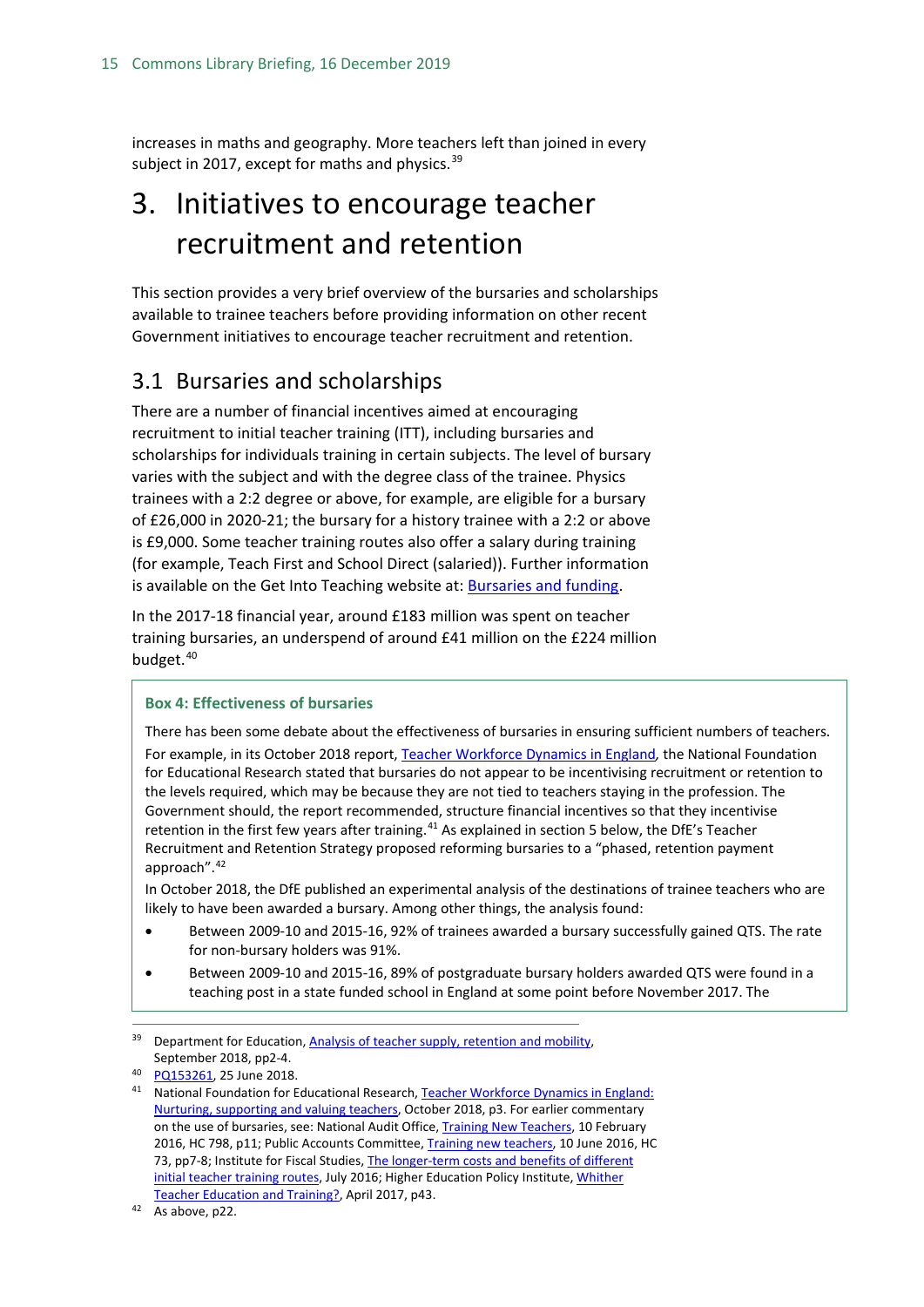proportion of bursary holders found in a teaching post in a state-funded school following the award of QTS was lower than the proportion of non-bursary holders in each year.<sup>[43](#page-15-2)</sup>

In response to a parliamentary question in July 2018 on the effectiveness of bursaries, the then Minister highlighted DfE analysis that showed a statistical correlation between bursaries and the number of teacher training applications; increasing bursaries by £1,000 was found to lead to a 2.9% increase in applications.<sup>[44](#page-15-3)</sup>

#### <span id="page-15-0"></span>Early-career payments

Since 2018-19, the Government has been piloting the use of early careerpayments as a means of encouraging teacher retention. Payments are available to the following teachers starting their ITT in the 2018-19, 2019-20 or 2020-21 academic years:

- Maths teachers who started postgraduate ITT in 2018-19 or 2019-20 will receive early career payments of £5,000 each in their third and fifth years of teaching. The payments are increased to £7,500 for teachers in specified local authorities.
- Maths, physics, chemistry and languages teachers starting postgraduate ITT in 2020-21 will receive early-career payments of £2,000 in each of their second, third and fourth years of teaching. The payments are increased to £3,000 for teachers in specified local authorities.<sup>[45](#page-15-4)</sup> This is partly supported by £10 million of funding announced at Budget 2016 to "test how to improve retention of early career maths and physics teachers."[46](#page-15-5)

The early career payments are in addition to any bursaries or scholarships received during ITT.

More information on the various routes into teaching, including the financial incentives they offer, is provided in Commons Library Briefing Paper 6710, [Initial teacher training in England.](http://researchbriefings.files.parliament.uk/documents/SN06710/SN06710.pdf)

### <span id="page-15-1"></span>3.2 Advertising teacher vacancies

In addition to the bursaries outlined above, the Government advertises for new recruits to teacher training. The budget for such advertising has increased in recent years and in 2017-18 the DfE spent around £12 million.<sup>[47](#page-15-6)</sup> Two reports on the effectiveness of its marketing campaigns were published by the DfE in January 2019.<sup>[48](#page-15-7)</sup>

Following on from earlier commitments, in March 2018 the then Education Secretary, Damian Hinds, stated that the DfE would launch a new vacancy

<span id="page-15-2"></span><sup>43</sup> Department for Education[, Destinations of trainee teachers awarded a bursary,](https://assets.publishing.service.gov.uk/government/uploads/system/uploads/attachment_data/file/751197/Annex_-_Destinations_of_trainee_teachers_awarded_a_bursary__1_.pdf) October 2018, pp5-11.

<span id="page-15-3"></span><sup>44</sup> [PQ 161071,](https://www.parliament.uk/written-questions-answers-statements/written-question/commons/2018-07-05/161071) 10 July 2018.

<span id="page-15-4"></span><sup>45</sup> Department for Education[, Early-career payments: guidance for teachers and schools,](https://www.gov.uk/guidance/mathematics-early-career-payments-guidance-for-teachers-and-schools?utm_source=d048083f-39e4-4b85-8fe9-11a60ac56839&utm_medium=email&utm_campaign=govuk-notifications&utm_content=immediate) last updated October 2019.

<span id="page-15-5"></span><sup>&</sup>lt;sup>46</sup> HM Treasury, **Budget 2018**, HC 1629, October 2018, p76

<span id="page-15-6"></span><sup>47</sup> [PQ 198173,](https://www.parliament.uk/written-questions-answers-statements/written-question/commons/2018-12-03/198173) 6 December 2018.

<span id="page-15-7"></span><sup>48</sup> Department for Education[, Teacher training marketing campaign: initial report,](https://www.gov.uk/government/publications/teacher-training-marketing-campaign-initial-report) 3 January 2019; Department for Education[, Teacher training marketing campaign: second report,](https://www.gov.uk/government/publications/teacher-training-marketing-campaign-second-report) 3 January 2019.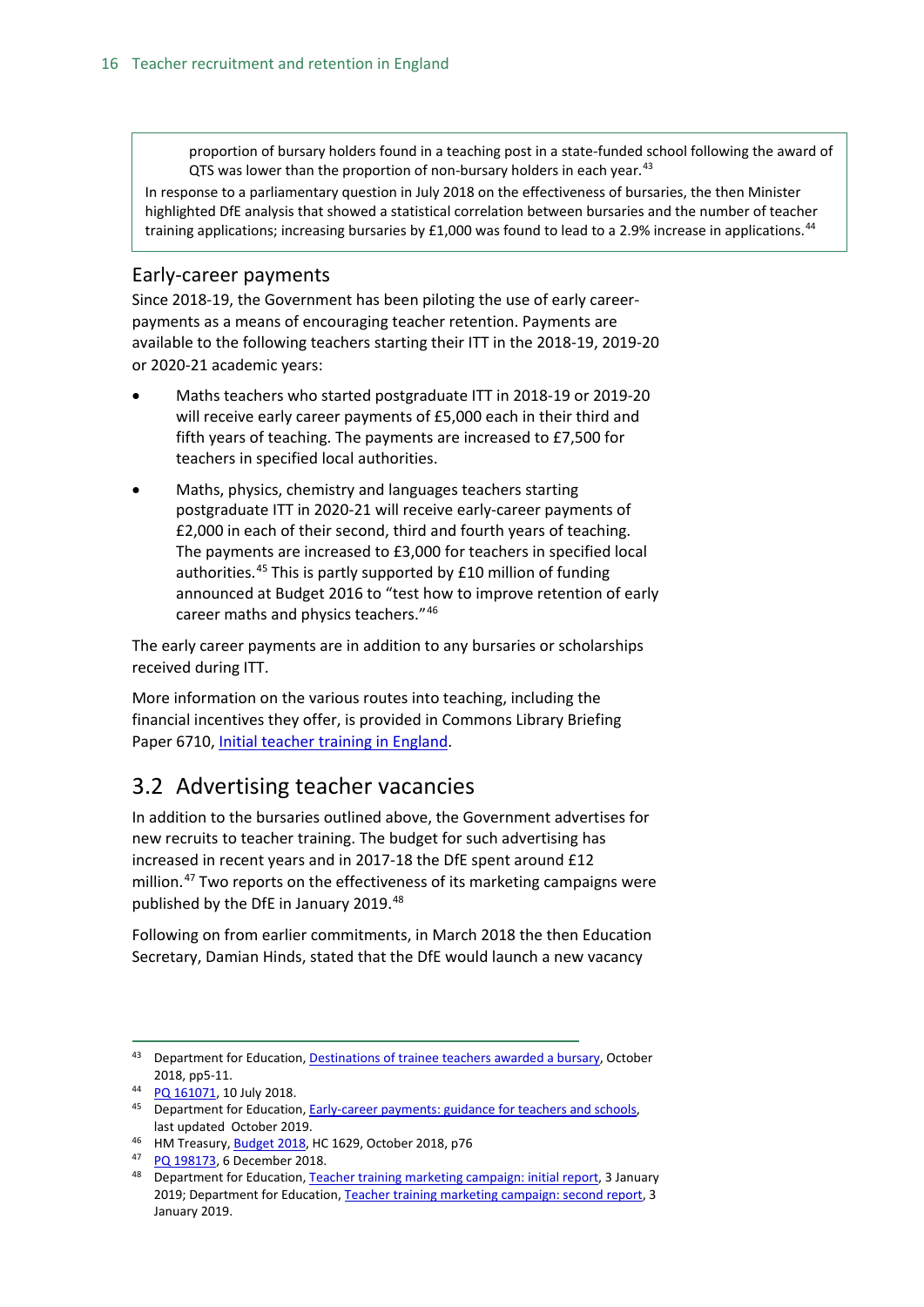website for teachers.<sup>[49](#page-16-2)</sup> A phased roll-out began in September 2019 and the website was launched nationally in April 2019.<sup>[50](#page-16-3)</sup>

## <span id="page-16-0"></span>3.3 Student loan reimbursement pilot scheme

On 1 October 2017, the Government announced that it would pilot a student loan reimbursement programme for science and languages teachers in the early years of their careers. The announcement said that a typical teacher in their fifth year of work would benefit by around £540 through reimbursement.<sup>[51](#page-16-4)</sup>

Eligible teachers completing their ITT between 2013-14 and 2020-21 may apply for reimbursements for the 10 academic years after their award of QTS. To be eligible, teachers must, among other things:

- Be employed in a maintained secondary school, a secondary academy or free school, or a maintained or non-maintained special school.
- Be employed at a school in one of 25 participating local authorities.
- Be teaching an eligible subject: languages, physics, chemistry, biology, and computer science.

The application round opened in September 2019.<sup>[52](#page-16-5)</sup>

## <span id="page-16-1"></span>3.4 Tailored support programme

In her speech to the Conservative Party conference in October 2017, the then Education Secretary, Justine Greening, announced an investment of £30 million in tailored support for schools that struggle the most with recruitment and retention, including investment in professional development.<sup>[53](#page-16-6)</sup>

The Tailored Support Programme has been running since January 2018. Further information is available in [guidance](https://www.gov.uk/government/publications/tailored-support-programme-system-leaders-support?utm_source=7678eb46-9cc9-4561-bbcb-4f23ca8d4046&utm_medium=email&utm_campaign=govuk-notifications&utm_content=immediate) published by the DfE.

#### **Box 5: Subject specialism training courses**

Following a commitment by the Coalition Government in 2015 to "upskill 15,000 existing teacher who do not specialise in maths and physics" over the next five years, in 2015-16 subject specialism training was launched. This training aimed to build the capacity of non-specialists who are either currently teaching maths or physics, or who may be able to do so. It also aims to upskill those looking to return to the profession. Teacher subject specialism training is now additionally available for modern foreign languages (since 2016- 17) and core maths (since 2017-18).<sup>[54](#page-16-7)</sup>

<span id="page-16-2"></span><sup>&</sup>lt;sup>49</sup> Conservative Party, Forward, Together: The Conservative and Unionist Party Manifesto [2017,](https://s3.eu-west-2.amazonaws.com/manifesto2017/Manifesto2017.pdf) May 2017, p51; Department for Education, [Educational Excellence Everywhere,](https://www.gov.uk/government/publications/educational-excellence-everywhere)  March 2016, p27; [Damian Hinds: There are no great schools without great teachers,](https://www.gov.uk/government/speeches/damian-hinds-there-are-no-great-schools-without-great-teachers)  Department for Education, 10 March 2018.

<span id="page-16-3"></span><sup>50</sup> [PQ280317,](https://www.parliament.uk/written-questions-answers-statements/written-question/commons/2019-07-22/280317) 29 July 2019.

<span id="page-16-4"></span><sup>&</sup>lt;sup>51</sup> [New education and skills measures announced,](https://www.gov.uk/government/news/new-education-and-skills-measures-announced) Department for Education, 1 October 2017.

<span id="page-16-5"></span><sup>52</sup> Department for Education[, Teachers: claim back your student loan repayments](https://www.gov.uk/government/publications/additional-payments-for-teaching-eligibility-and-payment-details/teachers-claim-back-your-student-loan-repayments-eligibility-and-payment-details)  [eligibility and payment details,](https://www.gov.uk/government/publications/additional-payments-for-teaching-eligibility-and-payment-details/teachers-claim-back-your-student-loan-repayments-eligibility-and-payment-details) 5 November 2019.

<span id="page-16-6"></span><sup>53</sup> [New education and skills measures announced,](https://www.gov.uk/government/news/new-education-and-skills-measures-announced) Department for Education, 1 October 2017.

<span id="page-16-7"></span><sup>54</sup> Department for Education[, Teacher subject specialism training \(TSST\) courses,](https://www.gov.uk/guidance/teacher-subject-specialism-training-courseshttps:/www.gov.uk/guidance/teacher-subject-specialism-training-courses) last updated 29 October 2019.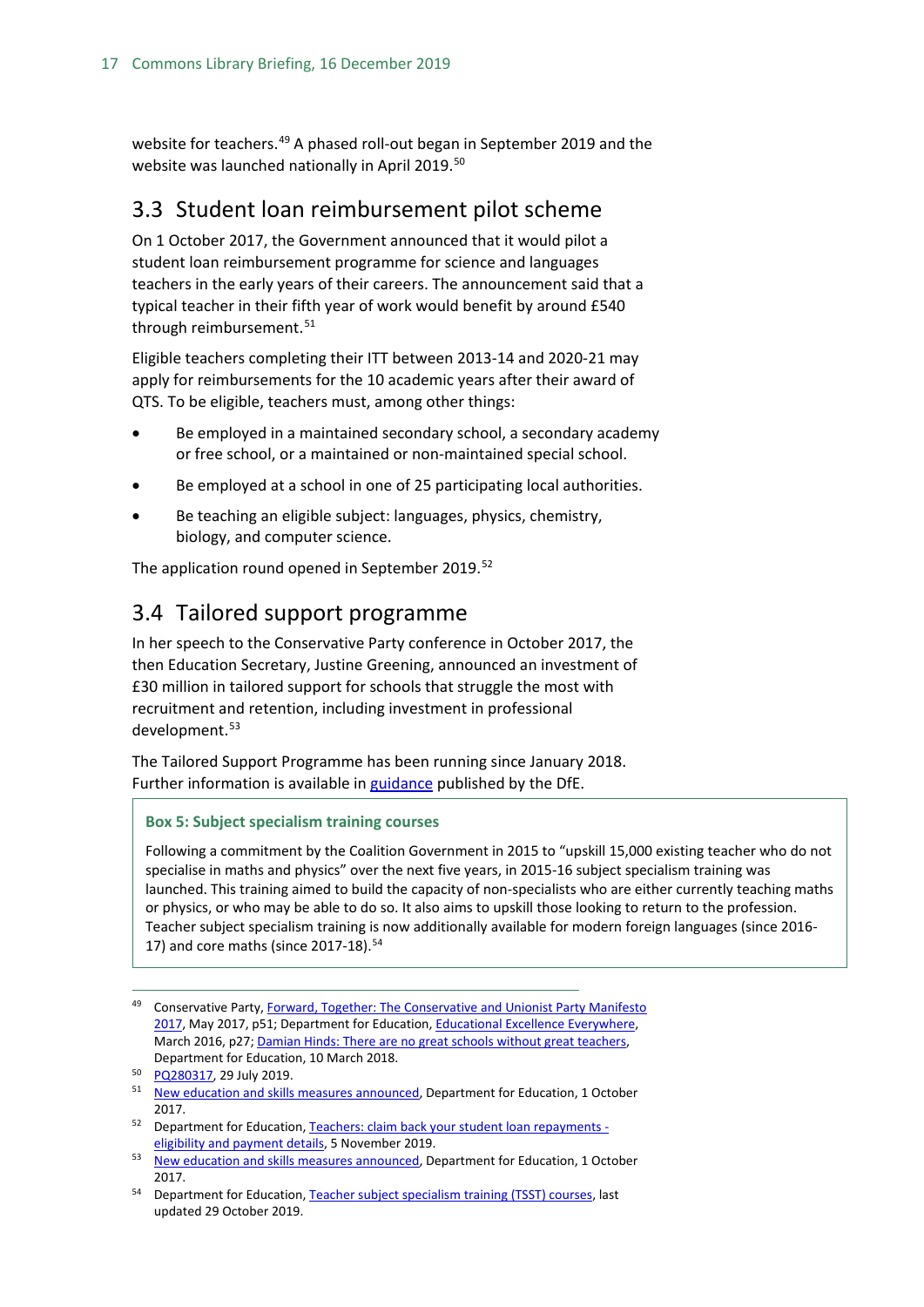## <span id="page-17-0"></span>3.5 Encouraging career changes

The charity Now Teach was set up in 2016 with the aim of encouraging people who have already had a successful career to retrain as maths, science and modern foreign languages teachers. In January 2018, the Government announced that it would invest £350,000 in Now Teach to help it expand into Hastings, one of the 12 Opportunity Areas.<sup>[55](#page-17-2)</sup>

In September 2018, the DfE invited organisations to tender for a contract to "aid the recruitment, transition, training and retention" of career changes. A spokesperson was reported as saying that the new programme "builds on the experience of Now Teach."[56](#page-17-3) In December 2018, the DfE announced that three organisations, Now Teach, Cognition Education, and the Brilliant Club, would receive £10.7 million to "recruit and support up to 600 teachers over the next two years."<sup>[57](#page-17-4)</sup>

## <span id="page-17-1"></span>3.6 Conservative party manifesto 2019

As noted above (section 2.5) the Conservative Party's manifesto for the 2019 general election included a commitment to raise teachers' starting salaries to £30,000 in order to "attract the best talent into teaching and recognise they great work they do."<sup>[58](#page-17-5)</sup> The manifesto did not, however, include any further commitments explicitly related to teacher recruitment. The Teacher Recruitment and Retention Strategy (see section 5 below) was also not explicitly mentioned.

In an analysis of manifesto plans for teacher recruitment and retention, the Education Policy Institute noted that no manifesto explicitly mentioned "targeted pay incentives where retention and recruitment issues are most challenging". It did, however, acknowledge that such policies were included in the Teacher Recruitment and Retention Strategy (e.g. weighting retention payments in favour of teachers in certain areas) and it assumed, with no statement to the contrary, that this will be carried over as government policy. The report added, however, that "it is striking that, given the urgency of teacher recruitment and retention, no party has explicitly pledged to take these policies forward."[59](#page-17-6)

- <span id="page-17-3"></span><sup>56</sup> [£13m cash pot to entice 'career changers' into the classroom,](https://schoolsweek.co.uk/13m-cash-pot-to-entice-career-changers-into-the-classroom/) Schools Week, 16 September 2018.
- <span id="page-17-4"></span><sup>57</sup> [Drive to recruit professionals and PhD graduates into teaching,](https://www.gov.uk/government/news/drive-to-recruit-professionals-and-phd-graduates-into-teaching) Department for Education, 22 November 2018.
- <span id="page-17-5"></span><sup>58</sup> Get Brexit Done – [Unleash Britain's Potential: The Conservative and Unionist Party](https://assets-global.website-files.com/5da42e2cae7ebd3f8bde353c/5dda924905da587992a064ba_Conservative%202019%20Manifesto.pdf)  [Manifesto 2019,](https://assets-global.website-files.com/5da42e2cae7ebd3f8bde353c/5dda924905da587992a064ba_Conservative%202019%20Manifesto.pdf) p13.
- <span id="page-17-6"></span><sup>59</sup> Education Policy Institute, General election 2019 – An analysis of manifesto plans for [education: Priority 4: Teacher recruitment and retention,](https://epi.org.uk/wp-content/uploads/2019/12/Priority-4-teacher-recruitment-and-retention.pdf) December 2019, pp5-6.

<span id="page-17-2"></span><sup>55</sup> [Boost to get more top professionals into teaching,](https://www.gov.uk/government/news/boost-to-get-more-top-professionals-into-teaching) Department for Education, January 2018.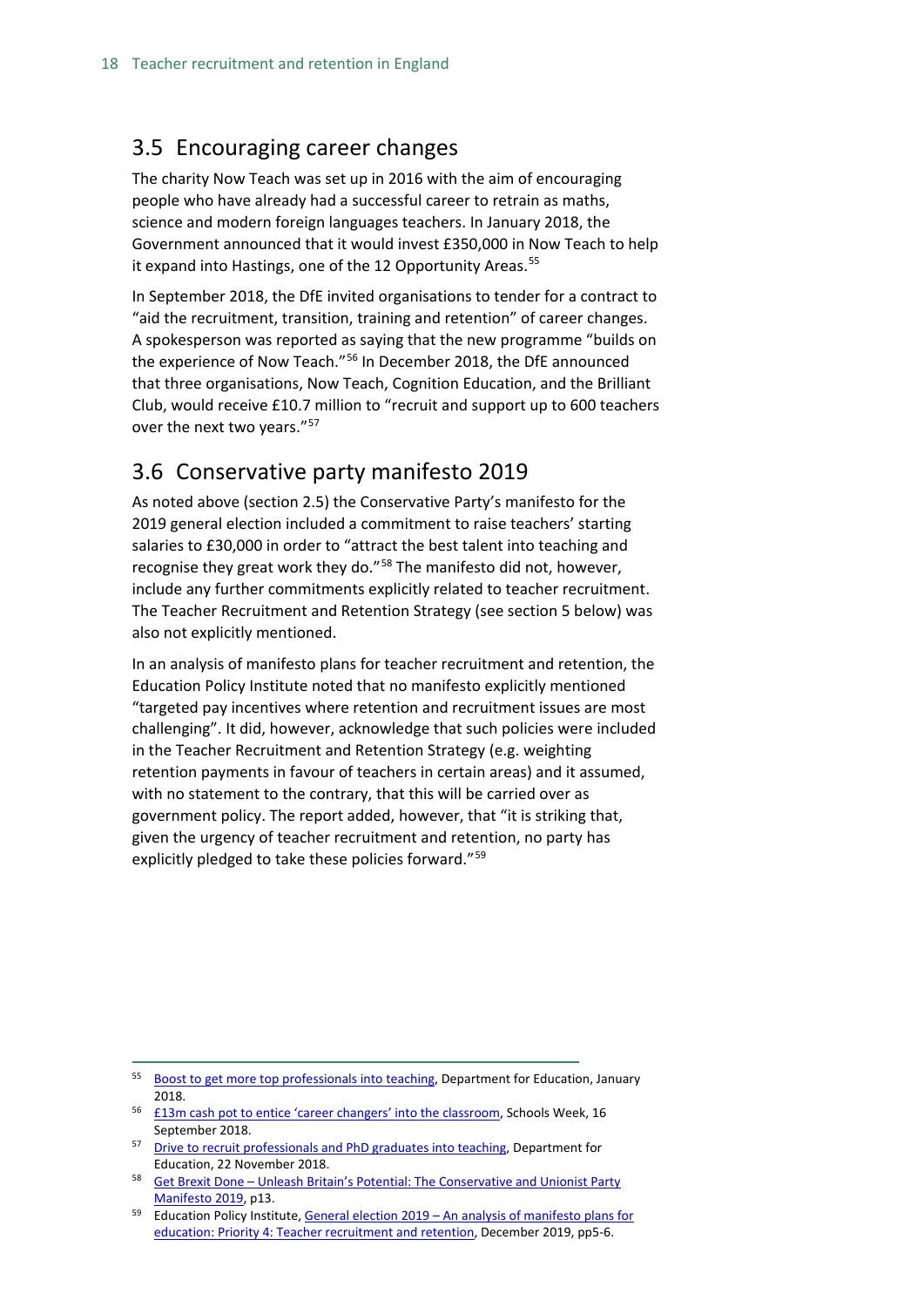## <span id="page-18-0"></span>4. Teacher workload

Recent governments have noted workload as "the most frequently cited reason for teachers wanting to leave the profession" and have stated that it "is too high and must be reduced."<sup>[60](#page-18-3)</sup>

This section provides a brief overview of recent actions taken with the aim of reducing teacher workload. Further information is available in a [collection of papers](https://www.gov.uk/government/collections/reducing-school-workload) published by the DfE. These include documents setting out Government policy, along with research reports, and guidance and information for schools on reducing teacher workload.

### <span id="page-18-1"></span>4.1 The Workload Challenge and response

In October 2014, the then Education Secretary, Nicky Morgan, launched the 'Workload Challenge' – a survey of teachers aimed at identifying the causes of excessive workload and what could be done to reduce it.<sup>[61](#page-18-4)</sup> A number of Government actions followed from this, including:

- In March 2015 the DfE published a [new departmental protocol,](https://www.gov.uk/government/publications/dfe-protocol-for-changes-to-accountability-curriculum-and-qualifications) in which it committed to introduce minimum lead-in times for significant changes to accountability, the curriculum or qualifications, and to do more to consider the impact on staff workload when introducing changes. $62$
- In October 2015, the DfE announced the creation of three new workload review groups to "look at the top issues that teachers said caused the most bureaucracy."[63](#page-18-6) Th[e reports from the Workload](https://www.gov.uk/government/collections/reducing-school-workload#reports-from-independent-groups)  [Review Groups](https://www.gov.uk/government/collections/reducing-school-workload#reports-from-independent-groups) were published in March 2016.

### <span id="page-18-2"></span>4.2 Workload advisory group

On 4 May 2018, the DfE announced the membership and terms of reference of a new Workload Advisory Group. The Group was created to build on the work carried out by the earlier workload review groups and to produce a set of recommendations for the Secretary of State on how to remove unnecessary workload associated with data and collection for assessment in schools.<sup>[64](#page-18-7)</sup>

The Group's report, [Making Data Work](https://assets.publishing.service.gov.uk/government/uploads/system/uploads/attachment_data/file/754349/Workload_Advisory_Group-report.pdf)*,* was published in November 2018. It made a number of recommendations for the DfE, Ofsted and other sector bodies. The Government stated that it accepted all the recommendations

<span id="page-18-3"></span><sup>&</sup>lt;sup>60</sup> [PQ 5287,](http://www.parliament.uk/written-questions-answers-statements/written-question/commons/2017-07-17/5287) 24 July 2017; Department for Education, Teacher Recruitment and Retention [Strategy,](https://assets.publishing.service.gov.uk/government/uploads/system/uploads/attachment_data/file/773930/Teacher_Retention_Strategy_Report.PDF.pdf) January 2019, p8.

<span id="page-18-4"></span><sup>&</sup>lt;sup>61</sup> [Nicky Morgan: 'I want to build a new deal for teacher workload –](https://www.tes.co.uk/news/school-news/breaking-views/nicky-morgan-%E2%80%98i-want-build-a-new-deal-teacher-workload-%E2%80%93-and-i-need) and I need your help', TES, 21 October 2014.

<span id="page-18-5"></span><sup>&</sup>lt;sup>62</sup> Department for Education, *DfE protocol for changes to accountability, curriculum and* [qualifications,](https://www.gov.uk/government/publications/dfe-protocol-for-changes-to-accountability-curriculum-and-qualifications) 2 October 2015.

<span id="page-18-6"></span><sup>63</sup> [Action to address the top 3 teacher workload issues,](https://www.gov.uk/government/news/action-to-address-the-top-3-teacher-workload-issues) Department for Education, 2 October 2015.

<span id="page-18-7"></span><sup>64</sup> Department for Education, *[Workload advisory group: terms of reference](https://www.gov.uk/government/publications/workload-advisory-group-terms-of-reference?utm_source=6ea98f98-31a8-4eeb-8af7-162f50911369&utm_medium=email&utm_campaign=govuk-notifications&utm_content=immediate)*, 4 May 2018.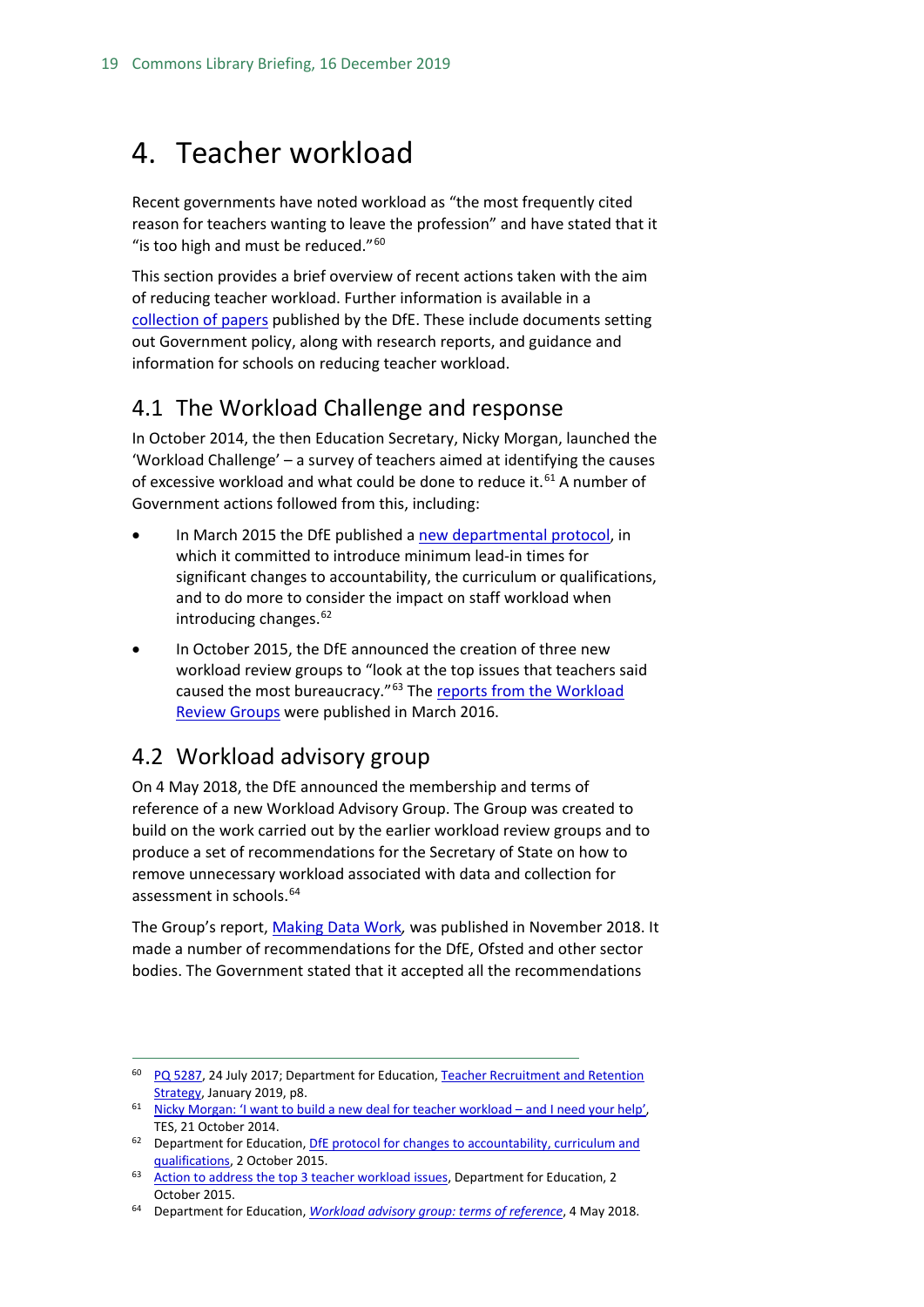and in a letter to sector organisations committed to "collectively…taking action in response to the report."<sup>[65](#page-19-4)</sup> I

In July 2019 the then Secretary of State, Damian Hinds, [wrote to local](https://www.gov.uk/government/publications/data-burdens-on-schools)  [authorities and academy trusts](https://www.gov.uk/government/publications/data-burdens-on-schools) to highlight their role in tackling workload issues, as highlighted in the Workload Advisory Group's report, by reviewing and reducing data burdens on the schools they support.<sup>[66](#page-19-5)</sup>

## <span id="page-19-0"></span>4.3 Workload Reduction Toolkit

In July 2018, the Government published a [Workload Reduction Toolkit](https://www.gov.uk/government/collections/workload-reduction-toolkit?utm_source=83156181-a218-46a6-9c68-3f71940a799e&utm_medium=email&utm_campaign=govuk-notifications&utm_content=immediate) – a series of online resources, including advice, tools and case studies, for school leaders to help review and reduce workload in their schools. The toolkit was last updated in October 2019. Further information is available in [guidance](https://www.gov.uk/guidance/reducing-workload-in-your-school) on the toolkit published by the DfE.

## <span id="page-19-1"></span>4.4 Workload surveys

<span id="page-19-2"></span>The Teaching & Learning International Survey (TALIS) 2018 TALIS is a five-yearly international, large-scale survey of teachers, school leaders and the learning environment in schools, administered by the OECD. The most recent survey was conducted in 2018, with the [results](http://www.oecd.org/education/talis-2018-results-volume-i-1d0bc92a-en.htm)  [published](http://www.oecd.org/education/talis-2018-results-volume-i-1d0bc92a-en.htm) in June 2019.<sup>[67](#page-19-6)</sup> A [report](https://assets.publishing.service.gov.uk/government/uploads/system/uploads/attachment_data/file/809738/TALIS_2018_research_brief.pdf) focusing on the results for England was published by the DfE at the same time.<sup>[68](#page-19-7)</sup>

TALIS 2018 focused on lower-secondary school teachers (key stage 3) and primary school teachers. It's key findings relating to teacher workload included:

- Full-time lower secondary teachers in England reported working, on average, 49.3 hours a week. This was above the OECD average of 41 hours a week. The equivalent figure in England in TALIS 2013 was 48.2 hours a week.
- Full-time primary teachers in England reported working 52.1 hours a week. This was more than in any other participating country except Japan.
- 53% of primary teachers and 57% of lower-secondary school teachers felt that their workload was unmanageable.<sup>[69](#page-19-8)</sup>

### <span id="page-19-3"></span>Teacher Workload Survey 2019

Following the 2014 Workload Challenge, the DfE committed to undertake a survey of teacher workload in English schools in the spring term every two years. The first, baseline survey, was held in February 2016, with the [results](https://hopuk-my.sharepoint.com/personal/fosterda_parliament_uk/Documents/Briefing%20Papers/Teacher%20workload%20survey%202016)

- <span id="page-19-6"></span><span id="page-19-5"></span><sup>66</sup> Department for education[, Data burdens on schools,](https://www.gov.uk/government/publications/data-burdens-on-schools) 17 July 2019.
- <sup>67</sup> OECD[, TALIS 2018 Results \(Volume I\),](http://www.oecd.org/education/talis-2018-results-volume-i-1d0bc92a-en.htm) 19 June 2019.

<span id="page-19-4"></span><sup>&</sup>lt;sup>65</sup> Department for Education, Teacher workload advisory group report and government [response,](https://www.gov.uk/government/publications/teacher-workload-advisory-group-report-and-government-response) 5 November 2018; Department for Education, [Reducing workload in schools:](https://www.gov.uk/government/publications/reducing-workload-in-schools-joint-letter-to-all-school-leaders)  [joint letter to all school leaders,](https://www.gov.uk/government/publications/reducing-workload-in-schools-joint-letter-to-all-school-leaders) 5 November 2018.

<span id="page-19-7"></span><sup>&</sup>lt;sup>68</sup> Department for Education[, The teaching and learning international survey \(TALIS\) 2018,](https://www.gov.uk/government/publications/teachers-in-primary-and-secondary-schools-talis-2018) 19 June 2019.

<span id="page-19-8"></span> $69$  As above, pp6-7.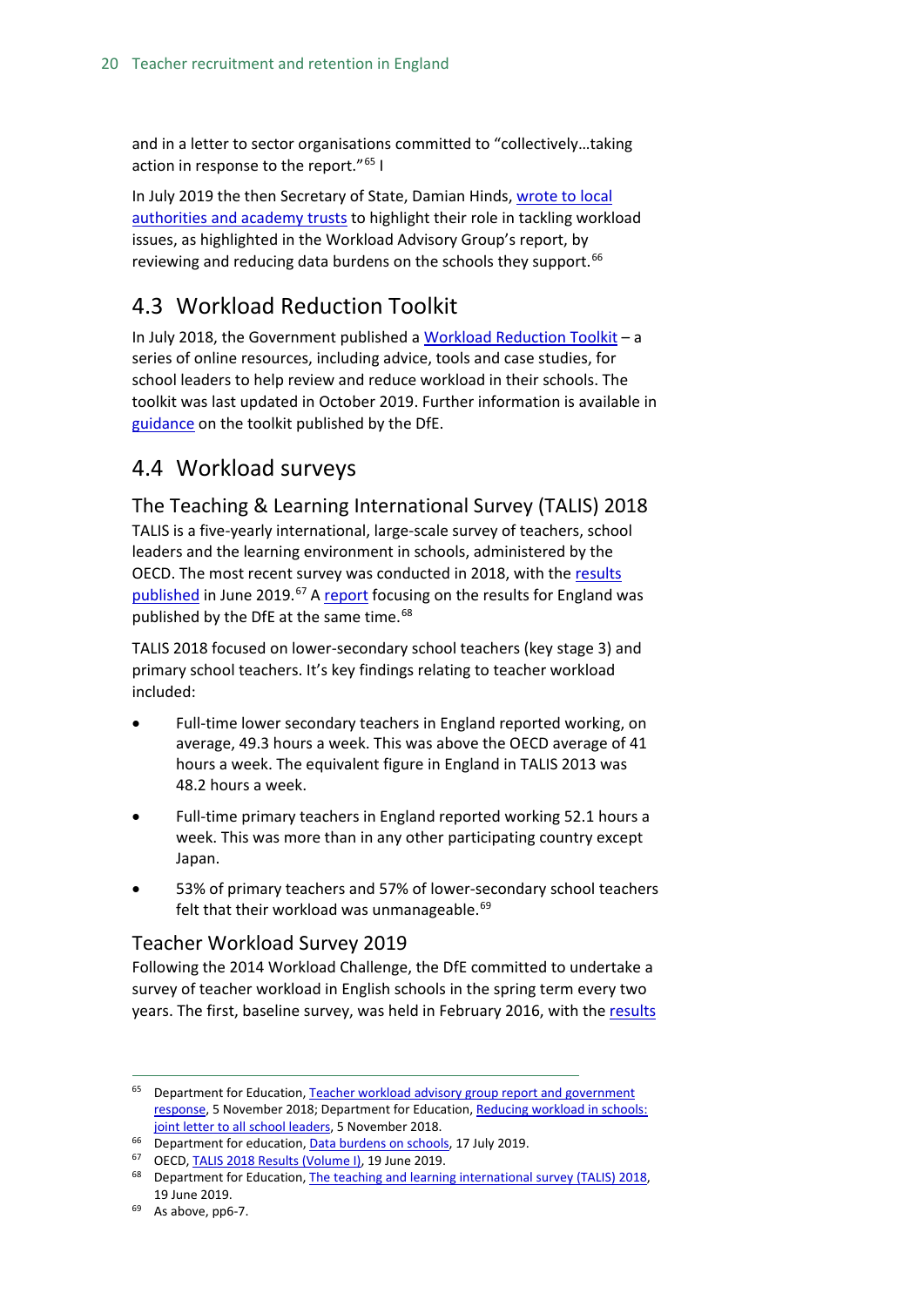published in February 2017.<sup>[70](#page-20-0)</sup> The second, and most recent survey, was conducted in March 2019, with the [findings](https://assets.publishing.service.gov.uk/government/uploads/system/uploads/attachment_data/file/838433/Teacher_workload_survey_2019_brief.pdf) published in October 2019.<sup>[71](#page-20-1)</sup>

The key findings from the most recent survey included:

- Teachers and middle leaders reported working an average of 49.5 hours a week. This was 4.9 hours less than reported in the 2016 survey.
- Senior leaders reported working an average of 55.1 hours a week in 2019, compared to 60.5 in 2016.
- Teachers reported spending broadly similar amounts of time teaching in 2019 as in 2016 (21.3 and 21.6 hours a week respectively).
- Most teachers reported spending less time on lesson planning, marking and pupil supervision in 2019 than in 2016, but most still felt they spent too much time on these tasks.
- Most respondents reported that they could not complete their workload within their contracted hours, that they did not have an acceptable workload, and that they did not achieve a good work-life balance.

The report on the survey's findings stated that there were reasons to believe that there had been a "genuine fall" in the average working hours reported by teachers between 2016 and 2019. It added, however, that the results made clear "that there is more work to do to reduce unnecessary workload for teachers, middle leaders, and school leaders."[72](#page-20-2)

Analyses published by the National Foundation for Educational Research (NFER) and the Education Policy Institute (EPI) examined how the findings from the 2019 survey compared with the wider literature on teachers' working hours, including TALIS 2018:

- [The latest findings from the Teacher Workload Survey 2019.](https://www.nfer.ac.uk/news-events/nfer-blogs/the-latest-findings-from-the-teacher-workload-survey-2019/) NFER, 19 June 2019.
- [What is happening with teachers' workloads?,](https://epi.org.uk/publications-and-research/what-is-happening-with-teachers-workloads/) EPI, 22 October 2019.

<span id="page-20-0"></span> <sup>70</sup> Department for Education[, Teacher workload survey 2016,](https://www.gov.uk/government/publications/teacher-workload-survey-2016) February 2017.

<span id="page-20-2"></span><span id="page-20-1"></span><sup>71</sup> Department for Education[, Teacher workload survey 2019,](https://www.gov.uk/government/publications/teacher-workload-survey-2019) October 2019.

<sup>72</sup> Department for Education[, Teacher workload survey 2019:](https://assets.publishing.service.gov.uk/government/uploads/system/uploads/attachment_data/file/838433/Teacher_workload_survey_2019_brief.pdf) Research brief, October 2019, pp3-7.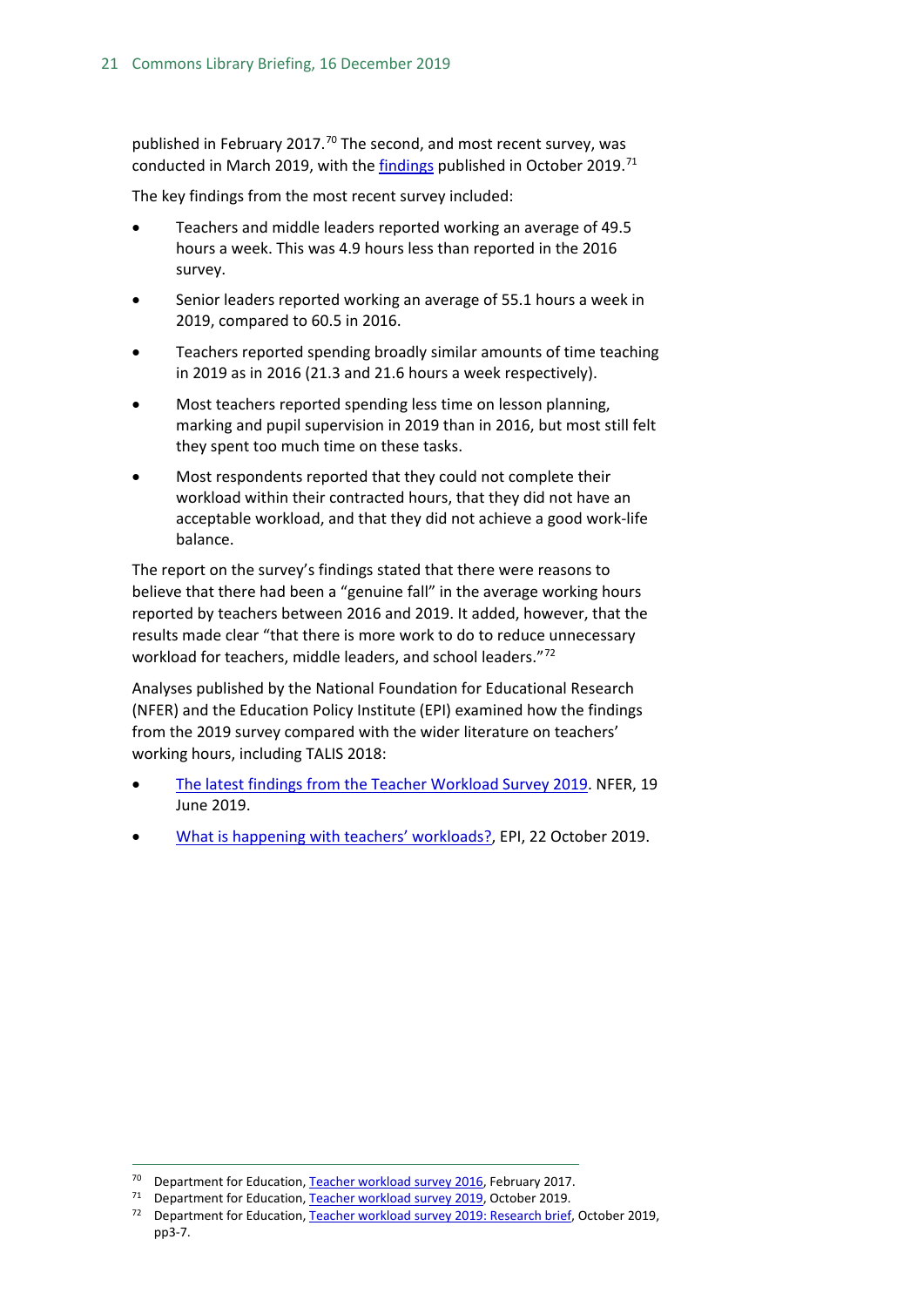## <span id="page-21-0"></span>5. Teacher recruitment and retention strategy

## <span id="page-21-1"></span>5.1 Announcement and publication

In a speech to the Association of School and College Leader's annual conference in March 2018, the then Education Secretary, Damian Hinds, announced that the DfE would work with the profession to develop a strategy to drive recruitment and boost the retention of teachers. The strategy would, he said, identify the steps to be taken and would cover areas such as workload, professional development, career progression, flexible working and entry routes into teaching.<sup>[73](#page-21-3)</sup>

The [Teacher Recruitment and Retention Strategy](https://www.gov.uk/government/publications/teacher-recruitment-and-retention-strategy) was published on 28 January 2019 and the Secretary of State made [a written ministerial](https://www.parliament.uk/business/publications/written-questions-answers-statements/written-statement/Commons/2019-01-28/HCWS1278)  [statement](https://www.parliament.uk/business/publications/written-questions-answers-statements/written-statement/Commons/2019-01-28/HCWS1278) outlining the key elements of the strategy on the same day.<sup>[74](#page-21-4)</sup>

The strategy's introduction stated that it marked "the start of a conversation with the profession" and was "an articulation of [the Government's] priorities ahead of the comprehensive spending review" (which was at that point expected later in 2019). It also, the introduction stated, represented an "adjustment of focus" by recognising that greater attention must be given to ensuring that teachers stay in the profession (i.e. teacher retention).<sup>[75](#page-21-5)</sup>

## <span id="page-21-2"></span>5.2 Proposals

The strategy identified four barriers to improving teacher recruitment and retention and outlined the steps it would take to begin to overcome each of them. These are summarised below.

#### **The wider context in which schools operate can create pressure that leads to excessive workload.**

The strategy stated that the DfE will "help to create the right climate for school leaders to establish supportive school cultures". It added that reforming the accountability system will "be at the heart of this." Specific steps included:

- Reforming the accountability system, including consulting on making "requires improvement" the sole trigger for an offer of support – replacing floor and coasting standards – from September 2019.
- Having a period of greater stability with no additional statutory tests or assessments for primary schools, and no further changes to the

<span id="page-21-3"></span><sup>&</sup>lt;sup>73</sup> [Damian Hinds: There are no great schools without great teachers,](https://www.gov.uk/government/speeches/damian-hinds-there-are-no-great-schools-without-great-teachers) Department for Education, 10 March 2018[; Damian Hinds sets out plans to help tackle teacher workload,](https://www.gov.uk/government/news/damian-hinds-sets-out-plans-to-help-tackle-teacher-workload) Department for Education, 10 March 2018.

<span id="page-21-4"></span>[HCWS1278,](https://www.parliament.uk/business/publications/written-questions-answers-statements/written-statement/Commons/2019-01-28/HCWS1278) 28 January 2019.

<span id="page-21-5"></span><sup>&</sup>lt;sup>75</sup> Department for Education[, Teacher Recruitment and Retention Strategy,](https://assets.publishing.service.gov.uk/government/uploads/system/uploads/attachment_data/file/773930/Teacher_Retention_Strategy_Report.PDF.pdf) January 2019, p6.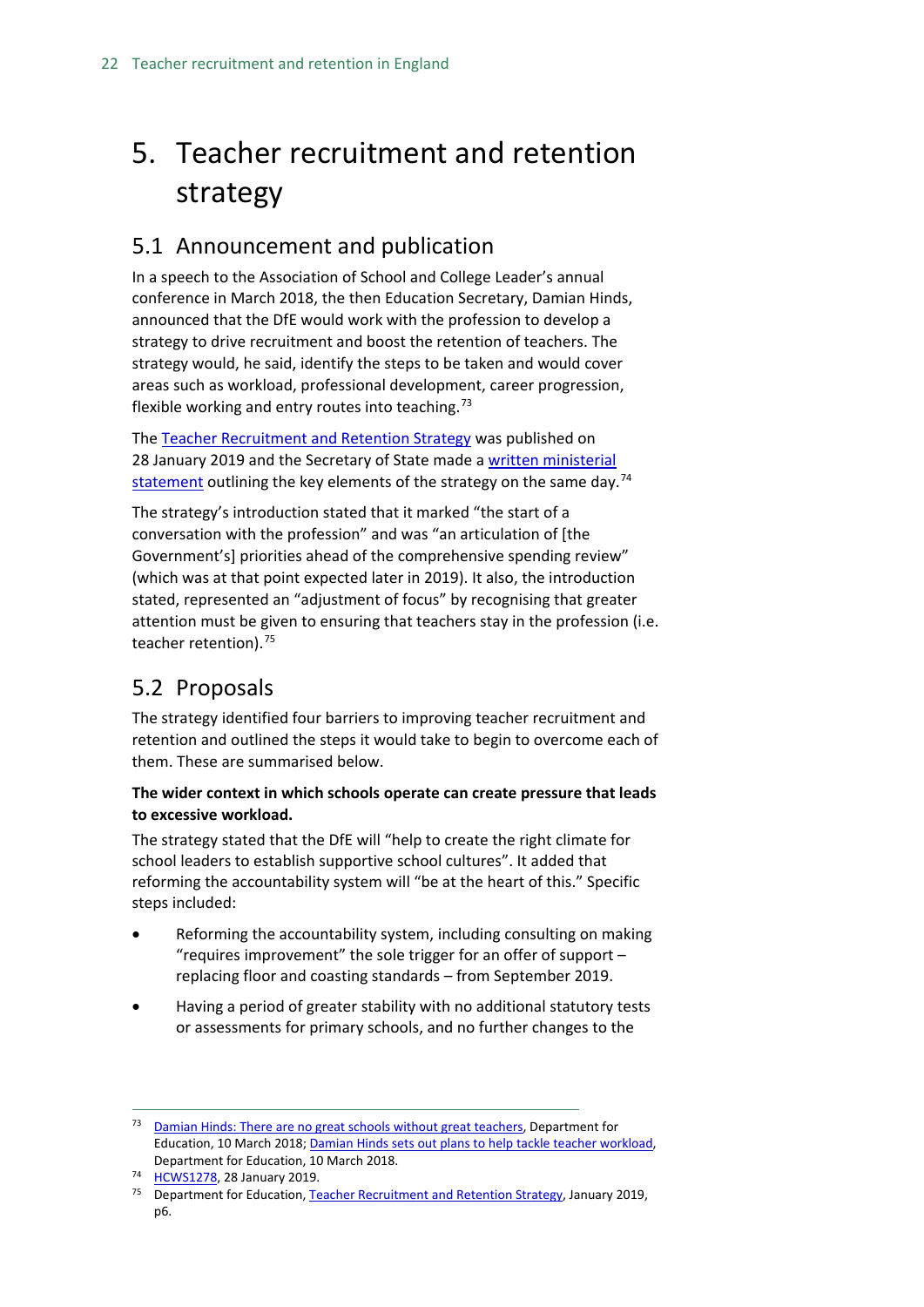national curriculum GCSEs and A-Levels, beyond those already announced.[76](#page-22-0)

- Aim to make the additional benefits received by some teachers (e.g. help with transport and childcare) more widespread by developing, in partnership with multi-academy trusts, schools and local authorities, "local offer" packages to increase teacher recruitment and retention locally. The DfE will also explore whether there is a demand from teachers for new homes on surplus land.<sup>[77](#page-22-1)</sup>
- Ofsted's new inspection framework will, the strategy stated, have "an active focus on the need to tackle teacher workload" and, among other things, will not look at any internal assessment data. The strategy added that Ofsted will introduce a new hotline for headteachers to report breaches of such commitments.<sup>[78](#page-22-2)</sup> The new [framework](https://assets.publishing.service.gov.uk/government/uploads/system/uploads/attachment_data/file/801429/Education_inspection_framework.pdf) was published in May 2019 and has been used since September 2019.<sup>[79](#page-22-3)</sup>

#### **Box 6: Ofsted's clarification for schools**

On 17 October 2014, Ofsted published [Ofsted inspections: clarifications for schools,](https://www.gov.uk/government/uploads/system/uploads/attachment_data/file/463242/Ofsted_inspections_clarification_for_schools.pdf) in order to "confirm facts about the requirements of Ofsted and to dispel myths that can result in unnecessary workloads in schools". An amended version, [Ofsted inspections: myths,](https://www.gov.uk/government/publications/school-inspection-handbook-from-september-2015/ofsted-inspections-mythbusting) was last updated in July 2018.

#### **Not enough early career teachers receive the support they need to build a successful career.**

The strategy's central reform, which it described as "the most significant reform to teaching in a generation", is the introduction of a[n Early Career](https://www.gov.uk/government/publications/supporting-early-career-teachers)  [Framework.](https://www.gov.uk/government/publications/supporting-early-career-teachers)<sup>[80](#page-22-4)</sup> The framework will underpin an entitlement to "a fullyfunded, 2 year package of structured support for all early career teachers" including 5% funded off timetable time in the second year of teaching.

The strategy committed to fully funding the national roll out of the Early Career Framework and anticipated this will equate to at least £130 million of additional funding a year by the time the system is fully in place.<sup>[81](#page-22-5)</sup> Under the proposals, the Framework will be rolled out nationally from September 2021, with early rollout from September 2020 in the North East and other selected areas. $82$  The early roll-out will be supported by a £42 million Teacher Development Premium announced at Autumn Budget 2017.<sup>[83](#page-22-7)</sup>

A [document](https://assets.publishing.service.gov.uk/government/uploads/system/uploads/attachment_data/file/773705/Early-Career_Framework.pdf) published by the DfE alongside the strategy provides further information on the Early Career Framework.<sup>[84](#page-22-8)</sup>

<span id="page-22-0"></span><sup>&</sup>lt;sup>76</sup> Department for Education[, Teacher Recruitment and Retention Strategy,](https://assets.publishing.service.gov.uk/government/uploads/system/uploads/attachment_data/file/773930/Teacher_Retention_Strategy_Report.PDF.pdf) January 2019, p15.

<span id="page-22-1"></span><sup>77</sup> As above, pp16-17.

<span id="page-22-2"></span><sup>78</sup> As above, p14-15.

<span id="page-22-3"></span><sup>&</sup>lt;sup>79</sup> Ofsted[, The education inspection framework,](https://www.gov.uk/government/publications/education-inspection-framework) May 2019.

<span id="page-22-4"></span><sup>80</sup> Department for Education[, Teacher Recruitment and Retention Strategy,](https://assets.publishing.service.gov.uk/government/uploads/system/uploads/attachment_data/file/773930/Teacher_Retention_Strategy_Report.PDF.pdf) January 2019, p6.

<span id="page-22-5"></span> $81$  In response to an urgent question on the strategy, the Minister, Nick Gibb, confirmed that the £130 million represented "new funding"[, HC Deb 28 January 2019, c495.](https://hansard.parliament.uk/Commons/2019-01-28/debates/BE7F2C23-E760-4E2F-BCE5-45828C6DA3DE/TeacherRecruitmentAndRetentionStrategy#contribution-FCE79C55-862F-4FF6-894B-D4EADFB462F6)

<span id="page-22-6"></span> $82$  As above, p21.

<span id="page-22-7"></span><sup>83</sup> HM Treasury, *[Autumn Budget 2017,](https://www.gov.uk/government/uploads/system/uploads/attachment_data/file/661480/autumn_budget_2017_web.pdf)* HC 587, November 2017, p29

<span id="page-22-8"></span><sup>84</sup> Department for Education, **Early Career Framework**, January 2019.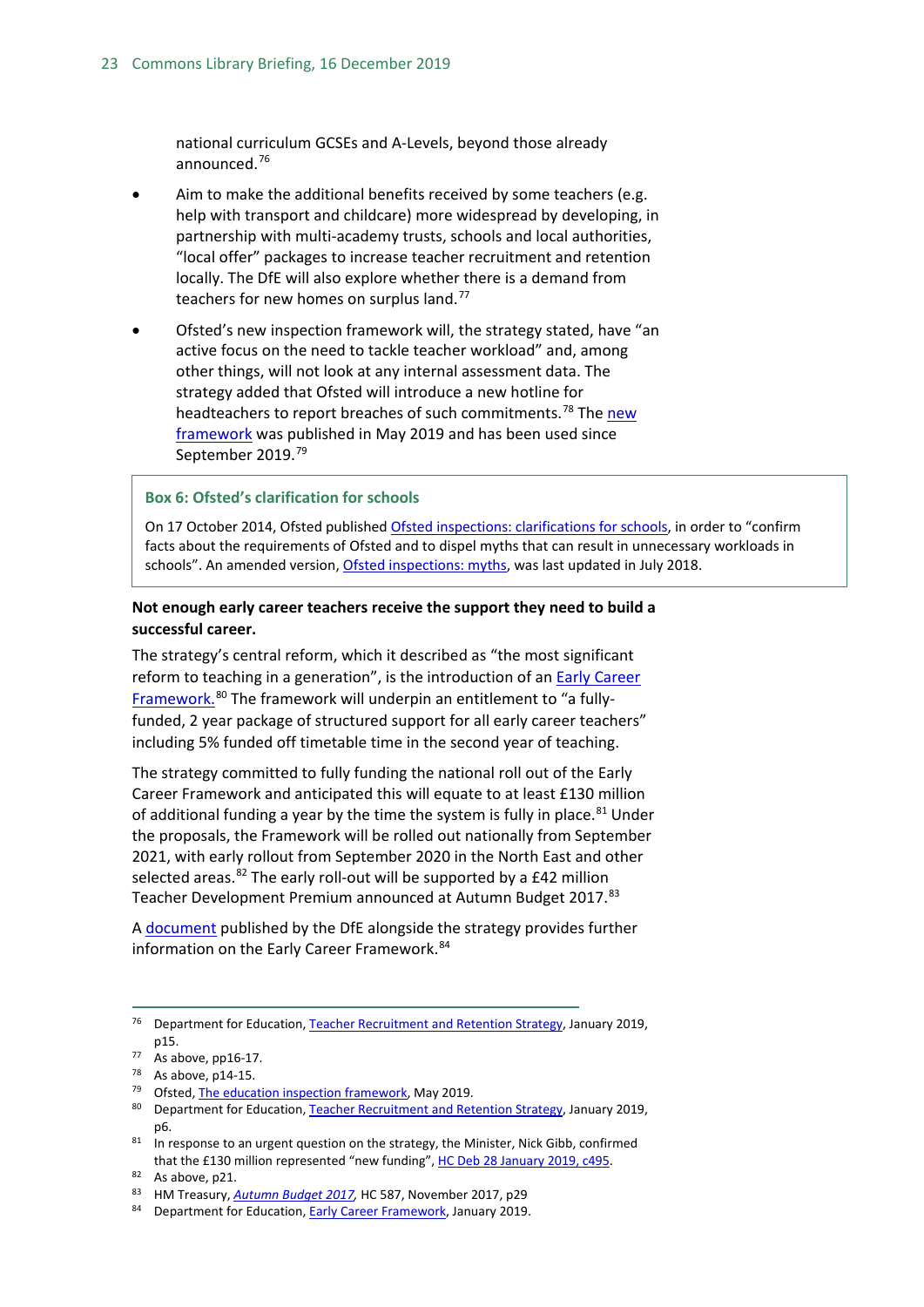Following on from the pilot of early career payments for maths teachers in 2018-19, the strategy also stated that the DfE would reform bursaries more widely to a "phased, retention payment approach." The DfE expects around 40% of bursary spend in phased subjects to be on retention following the reforms (se section 3.1 for further information).<sup>[85](#page-23-0)</sup>

#### **A teaching career does not always adapt to the expertise and lives of teachers.**

The strategy stated that the DfE will "build on the foundation of the Early Career Framework to support teachers…to pursue the right opportunities for them." Specific steps outlined in the strategy included:

- The development of new national professional qualifications (NPQs) in specific areas, such as curriculum development, for teachers who may not wish to follow a traditional leadership pathway. The first NPQ will be in teacher development and will be explicitly tied to the content of the Early Career Framework.<sup>[86](#page-23-1)</sup>
- A "comprehensive review" of the pay framework for teachers "to support more flexible and rewarding career pathways." The DfE will ask the School Teachers' Review Body for recommendations, with a view to implementing any reforms in 2020.<sup>[87](#page-23-2)</sup> (For more information on teacher pay see section 2.5 above).
- Supporting headteachers "to adapt to changing demands by helping to transform approaches to flexible working in schools." This will include the creation of a "find your jobshare" website for teachers who are looking for jobshare partners.<sup>[88](#page-23-3)</sup> A [literature review](https://www.gov.uk/government/publications/flexible-working-practices-in-schools-literature-review) of flexible working practice in schools was published on the same day as the strategy.<sup>[89](#page-23-4)</sup>

#### **The process to become a teacher is too complicated and burdensome.**

The strategy stated that the DfE will "radically simplify the process for becoming a teacher, introducing new digital systems designed to make application much easier and user friendly." Specific steps included:

- To avoid individuals being put off from applying for ITT by "cumbersome systems" the DfE will introduce a "one-stop application service for ITT". The DfE will also review the ITT market "to support it to work more efficiently and effectively." $90$
- The DfE will work with universities and school to explore how more teaching assistants can become teachers. The strategy states that the DfE wants to provide a pathway for teaching assistants to study parttime for a degree with QTS whilst continuing to work. $91$

<span id="page-23-0"></span> <sup>85</sup> Department for Education, *[Teacher Recruitment and Retention Strategy,](https://assets.publishing.service.gov.uk/government/uploads/system/uploads/attachment_data/file/773930/Teacher_Retention_Strategy_Report.PDF.pdf)* January 2019, p22.

<span id="page-23-3"></span><span id="page-23-2"></span>

<span id="page-23-1"></span><sup>&</sup>lt;sup>86</sup> As above, p26.<br><sup>87</sup> As above.<br><sup>88</sup> As above, pp25 &29.

<span id="page-23-4"></span><sup>89</sup> Department for Education, *[Flexible working practices in schools: literature review](https://www.gov.uk/government/publications/flexible-working-practices-in-schools-literature-review)*, 28 January 2019.

<span id="page-23-5"></span><sup>90</sup> Department for Education, *[Teacher Recruitment and Retention Strategy,](https://assets.publishing.service.gov.uk/government/uploads/system/uploads/attachment_data/file/773930/Teacher_Retention_Strategy_Report.PDF.pdf)* January 2019, p31.

<span id="page-23-6"></span> $91$  As above, p33.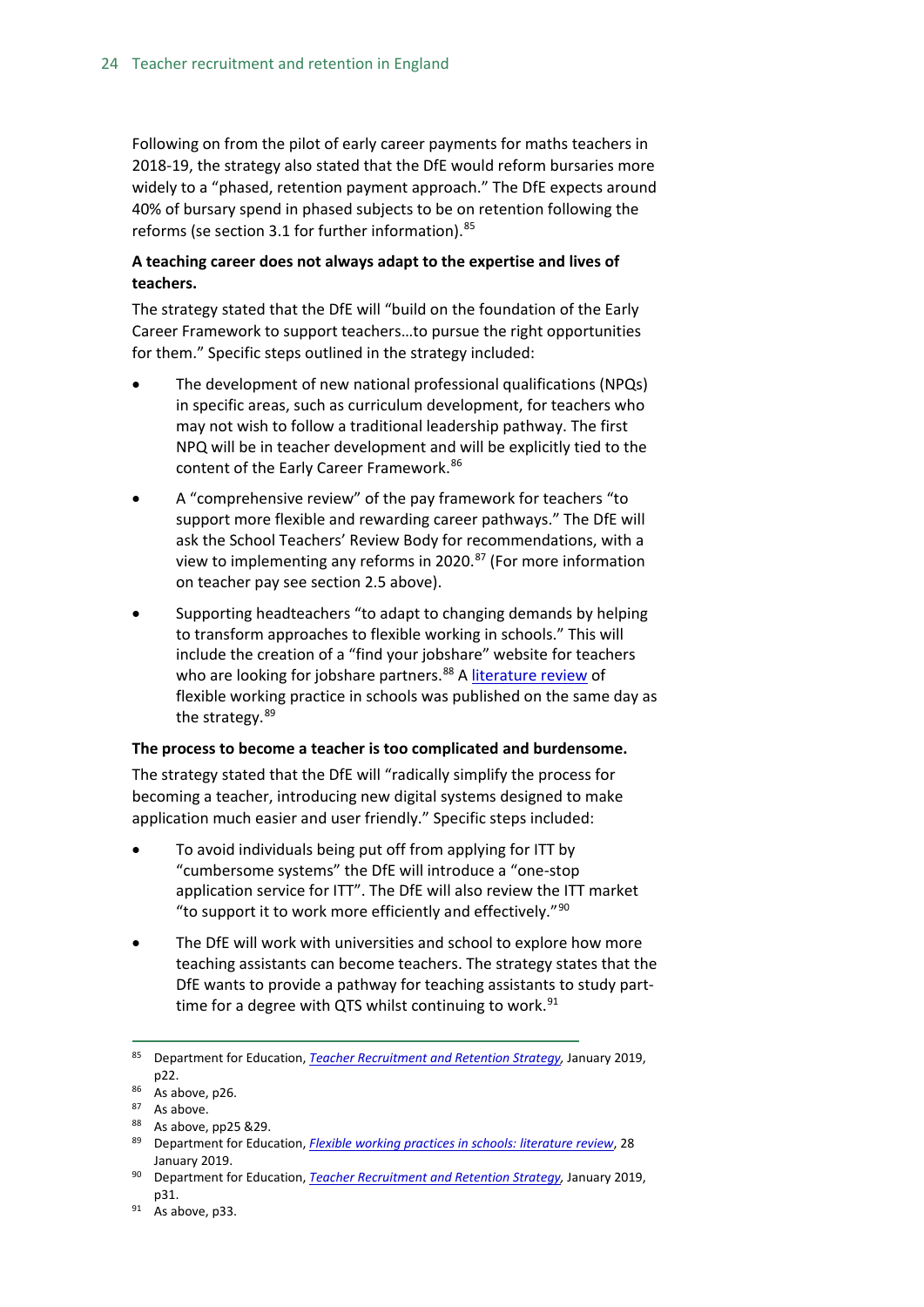• The launching of a new Discover Teaching initiative with the aim of giving more people the opportunity to experience teaching. This will include a new virtual reality classroom and an expansion of the Teaching Internship Programme and school taster days.<sup>[92](#page-24-1)</sup>

Regarding next steps, the strategy stated that the Government would hold roadshows over the coming months to seek further views on the plans.<sup>[93](#page-24-2)</sup>

## <span id="page-24-0"></span>5.3 Reaction

The reaction to the recruitment and retention strategy was broadly positive, especially with regards to the Early Career Framework. Indeed, the Education Policy Institute described the development and launch of the strategy as "a triumph of consultative policy development" and stated with regards to the Early Career Framework that "it is hard to recall a government policy that has attracted such an array of support and praise from across the education sector."[94](#page-24-3)

A number of sector bodies, including the Association of School and College Leaders (ASCL), the National Education Union (NEU), the National Association of Head Teachers (NAHT), and the National Governance Association (NGA), also signed a forward endorsing the teacher recruitment strategy. It has, the forward stated, become increasingly difficult for schools to recruit staff of the required calibre, and the strategy "presents an important step on tackling this issue." The forward welcomed the Early Career Framework in particular, arguing that it "has the potential to transform the support provided to recently qualified teachers in the first years of teaching." The forward added that the organisations "share the ambition of the strategy and are fully committed to playing [their] part in delivering on it."[95](#page-24-4)

Responses to the strategy also highlighted the importance of effective implementation. Jack Worth, lead author of the National Foundation for Educational Research's report on teacher workforce dynamics, for example, argued that in the view of the NFER the strategy "covers the right areas" and is right to shift the focus from teacher recruitment to retention. The strategy must though, he said, "develop effective policy detail and be implemented fast enough to deliver what is needed."<sup>[96](#page-24-5)</sup> The Education Policy Institute similarly stated that phased bursaries have the potential to overcome current retention problems but that a lot depends on their design and implementation.<sup>[97](#page-24-6)</sup>

<span id="page-24-4"></span>95 Department for Education[, Teacher Recruitment and Retention Strategy,](https://assets.publishing.service.gov.uk/government/uploads/system/uploads/attachment_data/file/773930/Teacher_Retention_Strategy_Report.PDF.pdf) January 2019, p4.

<span id="page-24-1"></span><sup>92</sup> Department for Education[, Teacher Recruitment and Retention Strategy,](https://assets.publishing.service.gov.uk/government/uploads/system/uploads/attachment_data/file/773930/Teacher_Retention_Strategy_Report.PDF.pdf) January 2019, p32.<br> $93$  As above, p35.

<span id="page-24-3"></span><span id="page-24-2"></span><sup>&</sup>lt;sup>94</sup> [Could phased bursaries solve the teacher retention crisis?,](https://epi.org.uk/publications-and-research/phased-bursaries-teacher-retention/) Education Policy Institute, 4 February 2019.

<span id="page-24-5"></span><sup>&</sup>lt;sup>96</sup> [Hinds is right to shift focus from recruitment to retention,](https://schoolsweek.co.uk/hinds-is-right-to-shift-focus-from-recruitment-to-retention/) Schools Week, 28 January 2019.

<span id="page-24-6"></span><sup>&</sup>lt;sup>97</sup> [Could phased bursaries solve the teacher retention crisis?,](https://epi.org.uk/publications-and-research/phased-bursaries-teacher-retention/) Education Policy Institute, 4 February 2019.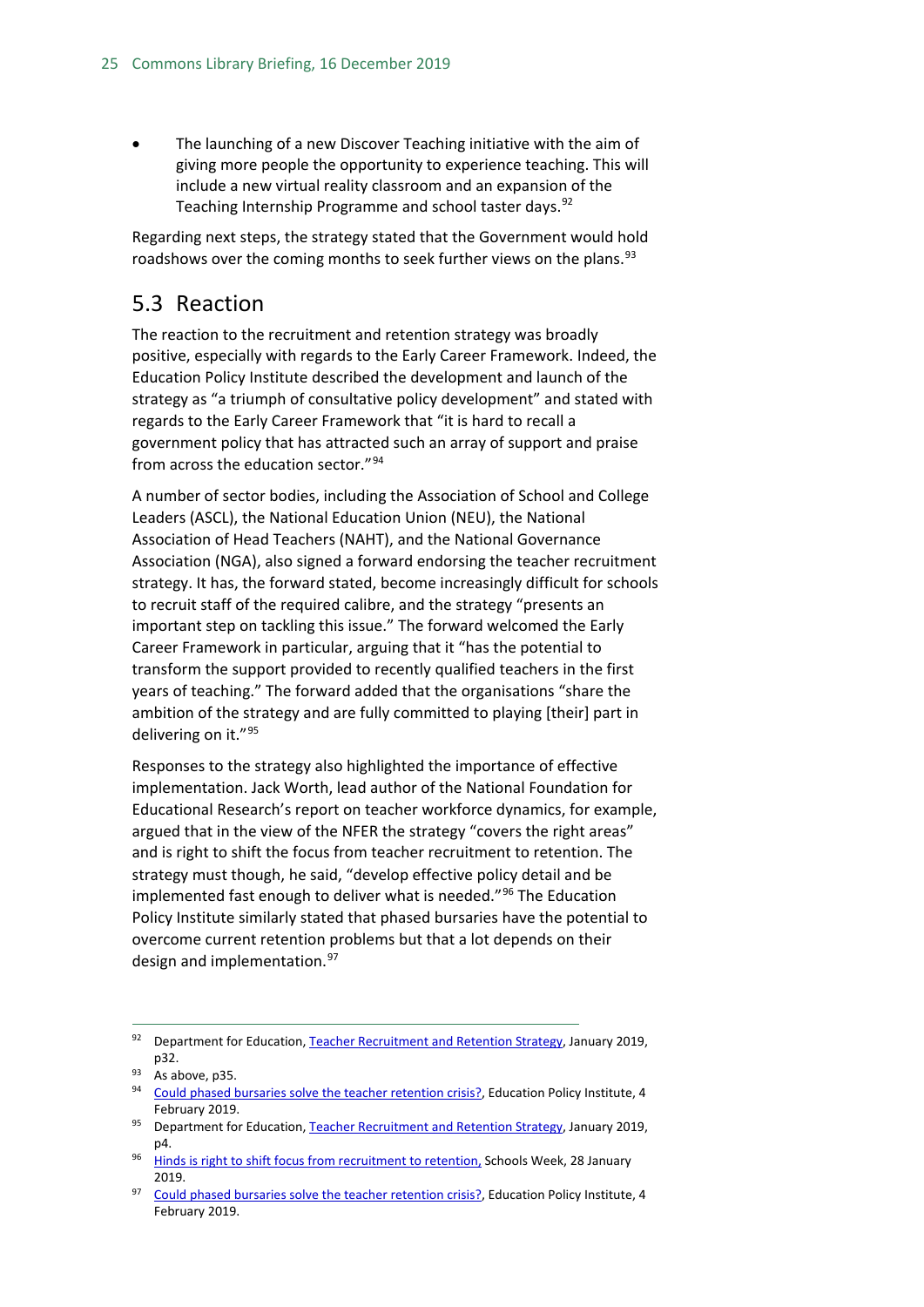Some responses to the strategy were less positive about its likely effectiveness. In comments posted on the union's website, Dr Mary Bousted, Joint General Secretary of the NEU, for example, stated that the strategy was "a serious structured attempt to address a teacher recruitment and retention crisis" but argued that it is "itself not sufficient." "Despite lots of interesting initiatives", she said, "the strategy will not be a game-changer for the major problems of excessive and unnecessary workload, diminishing pay levels, and a punitive and unreliable accountability system."[98](#page-25-1)

#### <span id="page-25-0"></span>Commons debate on the strategy

A short debate on the strategy was held in the Commons in January 2019 following an urgent question from the Shadow Education Secretary, Angela Rayner. Ms Rayner welcomed "any serious attempt to tackle the workforce crisis, however overdue", but stated that "today's words must be matched by actions." She also raised a number of questions about the proposals in the strategy, including whether the Minister would guarantee that all teachers, including those in academies, be able to benefit from the Early Career Framework, and whether the £130 million committed in the strategy represented new money from the Treasury.<sup>[99](#page-25-2)</sup> The Minister, Nick Gibb, responded that it is a "very effective recruitment and retention strategy, which has the support of the sector." Among other things, he also confirmed that the £130 million pledged by the strategy represented "new funding".[100](#page-25-3)

A further PQ response set out the position concerning academies and the Early Career Framework:

All schools, including academies, that provide statutory induction must comply with relevant regulations and statutory guidance. From 2021, subject to regulatory changes, this will include an enhanced support offer for early career teachers, underpinned by the Early Career Framework.

Although not legally required, the majority of non-maintained schools, including academies, do provide statutory induction. Most recent available data shows that 29,765 Newly Qualified Teachers from across all sectors passed induction in 2017/18.

#### […]

It is important to note that the funding for the Early Career Framework will be available to all schools, including academies, supporting an early career teacher who is undergoing statutory induction. It is anticipated that academies will continue to offer induction and there has been strong support from the school sector, including academies, for these reforms.<sup>101</sup>

<span id="page-25-1"></span>98 Dr Mary Bousted, Joint General Secretary of the NEU has commented on the release of [the Department for Education's recruitment and retention strategy,](https://neu.org.uk/latest/teacher-recruitment-and-retention) National Education Union, 28 January 2019.

<span id="page-25-3"></span> $100$  As above,  $c495$ .

<span id="page-25-2"></span><sup>99</sup> HC Deb 28 January 2019[, c494-5.](https://hansard.parliament.uk/Commons/2019-01-28/debates/BE7F2C23-E760-4E2F-BCE5-45828C6DA3DE/TeacherRecruitmentAndRetentionStrategy#contribution-132E4D08-45A6-42B0-9770-A89493540E0A)

<span id="page-25-4"></span><sup>101</sup> [PQ 216345,](https://www.parliament.uk/written-questions-answers-statements/written-question/commons/2019-02-04/216345) 7 February 2019.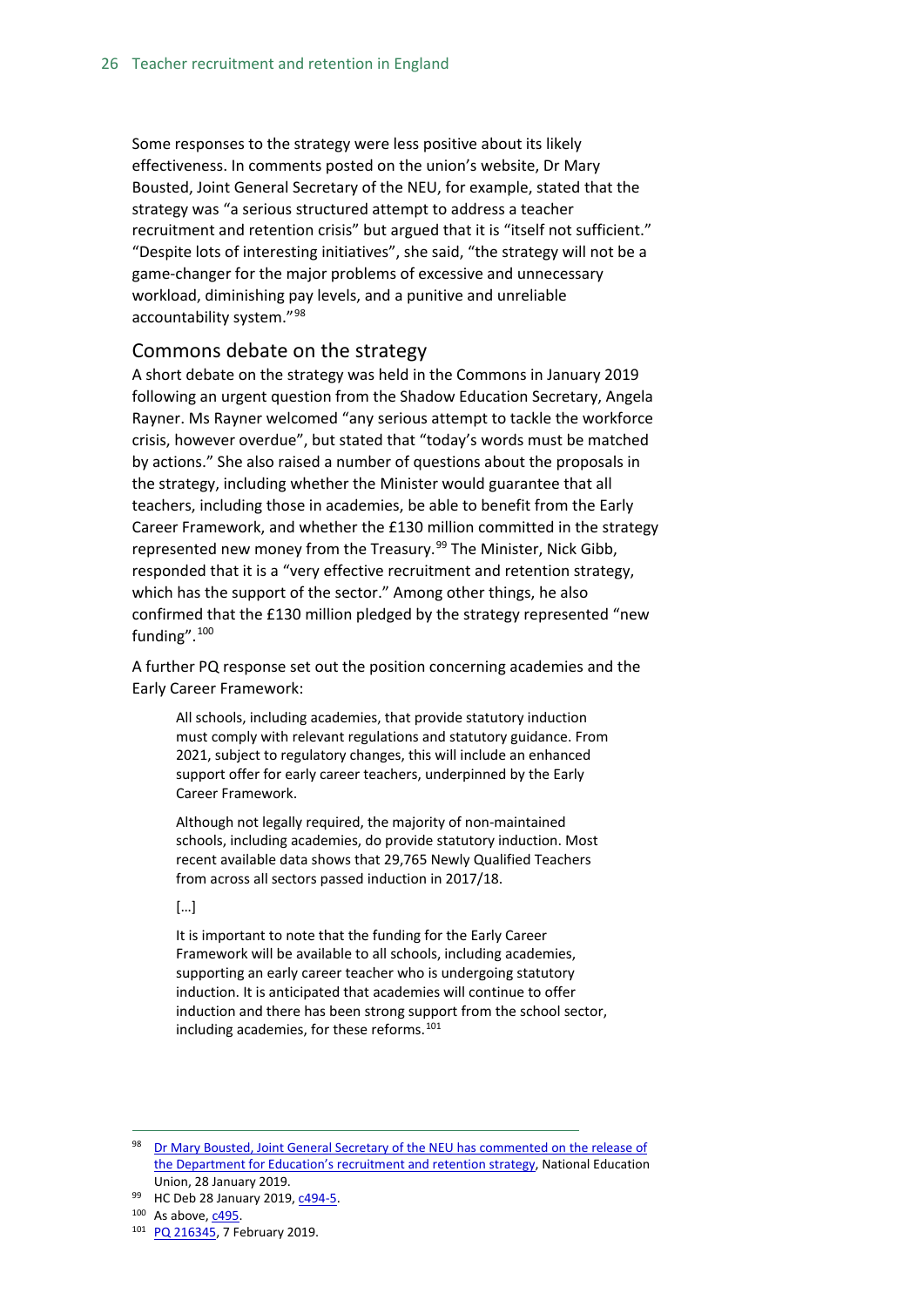## <span id="page-26-0"></span>5.4 Implementation

#### <span id="page-26-1"></span>Early Career Framework

In October 2019, the DfE published further information on the Early Career Framework support package, which includes:

- funded 5% off-timetable-time in the second year of teaching, in addition to the existing 10% in the first year
- a range of high-quality, freely available curricula and training materials underpinned by the Early Career Framework
- funded training for mentors of early career teachers
- funded time for mentors to support early career teachers

The support package will be rolled out to early rollout areas in September 2020 and nationally from September 2021. Schools in early rollout areas do not have to participate from September 2020 if they do not wish to.

Guidance on the rollout of the support package, published in October 2019, states that over the coming months the DfE will finalise the details of early rollout and will share more information about how schools can opt in, the range of curricula and training available and the direct funding available to participating schools.

The guidance further explains that during the first year of early rollout there will be no changes to statutory induction, which will continue to take one year (although the support package will last for two years). Following national rollout, early career teachers will do a 2-year statutory induction, following which they will be assessed against the Teachers' standards. QTS will continue to be awarded, as now, at the end of ITT and before the start of statutory induction.<sup>[102](#page-26-4)</sup>

#### <span id="page-26-2"></span>Accountability system

In January 2019, the DfE launched a [consultation](https://consult.education.gov.uk/inspection-and-accountability-division/identifying-schools-for-improvement-support/supporting_documents/Identifying_Schools_for_Support_Jan_2018_v2.pdf) on proposals to remove floor and coasting standards and to make all schools judged Requires Improvement by Ofsted eligible for support.<sup>[103](#page-26-5)</sup> In its response to the consultation, published in May 2019, the Government confirmed that it would implement its proposals in full from the 2019-20 academic year.<sup>[104](#page-26-6)</sup>

#### <span id="page-26-3"></span>Professional qualifications for teachers

In July 2019, the DfE announced the membership of an advisory group which will support the development of "new, specialist qualifications for experienced teachers that build on the core areas of the Early Career Framework."

The announcement added that the first specialist programme to be rolledout for teachers will be a Teacher Developer qualification. The new

<span id="page-26-4"></span><sup>&</sup>lt;sup>102</sup> Department for Education[, Rollout of Early Career Framework support package,](https://www.gov.uk/government/publications/supporting-early-career-teachers/rollout-of-early-career-framework-support-package) 11 October 2019.

<span id="page-26-5"></span><sup>103</sup> Department for Education[, Identifying schools for support: Government consultation,](https://consult.education.gov.uk/inspection-and-accountability-division/identifying-schools-for-improvement-support/supporting_documents/Identifying_Schools_for_Support_Jan_2018_v2.pdf) January 2019.

<span id="page-26-6"></span><sup>104</sup> Department for Education[, Identifying schools for support: Government consultation](https://assets.publishing.service.gov.uk/government/uploads/system/uploads/attachment_data/file/799482/Identifying_Schools_for_Support_government_response.pdf)  [response,](https://assets.publishing.service.gov.uk/government/uploads/system/uploads/attachment_data/file/799482/Identifying_Schools_for_Support_government_response.pdf) May 2019, p13.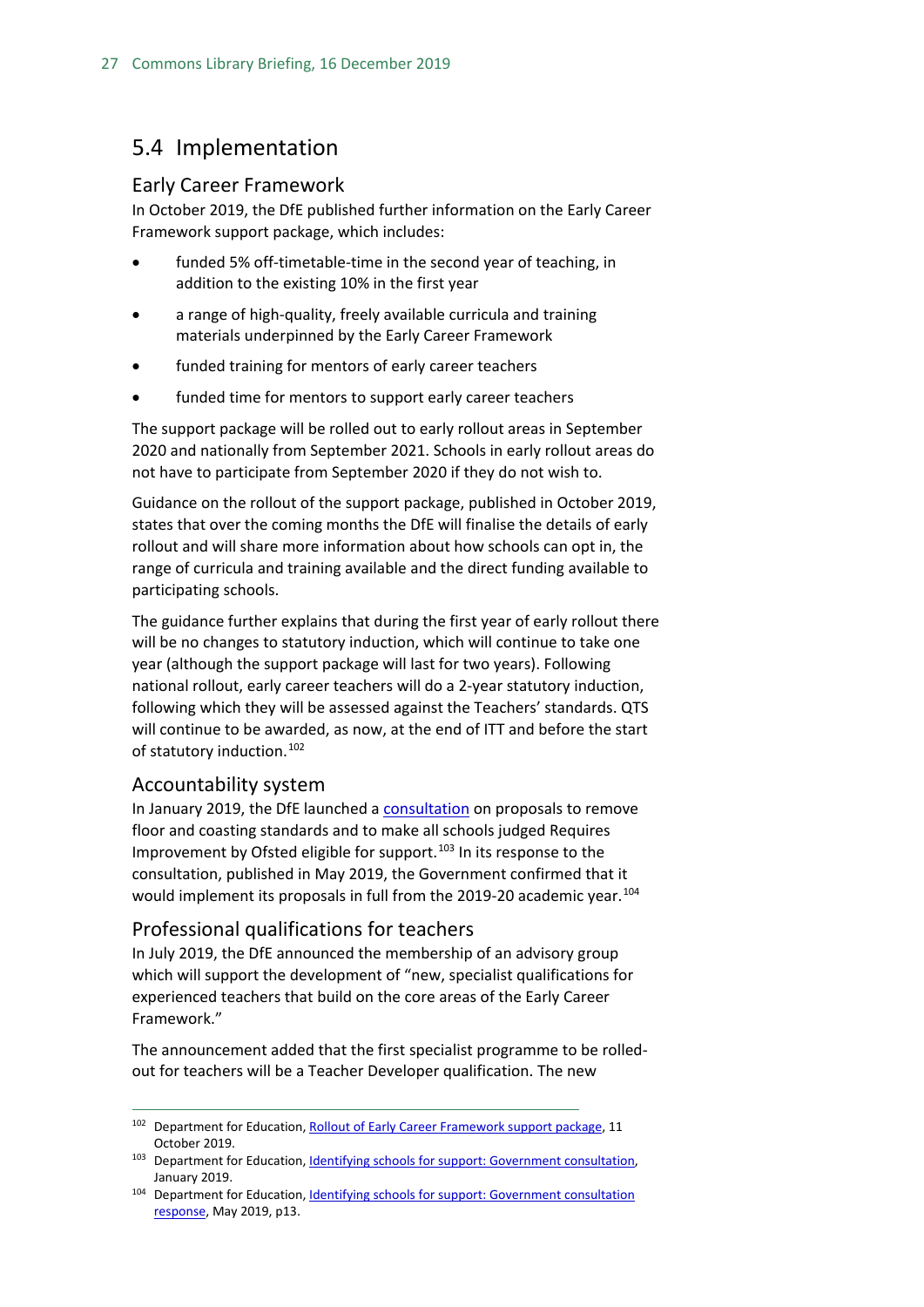qualifications are expected to be in place during the 2020-21 academic year.[105](#page-27-1)

#### <span id="page-27-0"></span>Teacher workload and wellbeing

In March 2019, the DfE announced that a new advisory group had been set up to "look at how teachers and school leaders can be better supported to deal with the pressures of the job." Noting the teacher recruitment and retention strategy's ambition to "create a positive, supportive culture in schools", the announcement stated that the group will "look at how to promote better wellbeing for teachers."[106](#page-27-2)

The group met for the first time in July 2019. $107$ 

<span id="page-27-1"></span><sup>&</sup>lt;sup>105</sup> [New qualifications to help teachers progress their careers,](https://www.gov.uk/government/news/new-qualifications-to-help-teachers-progress-their-careers) Department for Education, 17 July 2019.

<span id="page-27-2"></span><sup>&</sup>lt;sup>106</sup> [Support on wellbeing for teachers in schools and colleges,](https://www.gov.uk/government/news/support-on-wellbeing-for-teachers-in-schools-and-colleges?utm_source=68403e8a-9bc2-4ce4-bd2c-a4531595049e&utm_medium=email&utm_campaign=govuk-notifications&utm_content=immediate) Department for Education, 15 March 2019.

<span id="page-27-3"></span><sup>&</sup>lt;sup>107</sup> [Experts to drive "real change" in support of teachers' wellbeing,](https://www.gov.uk/government/news/experts-to-drive-real-change-in-support-of-teachers-wellbeing) Department for Education, 5 July 2019.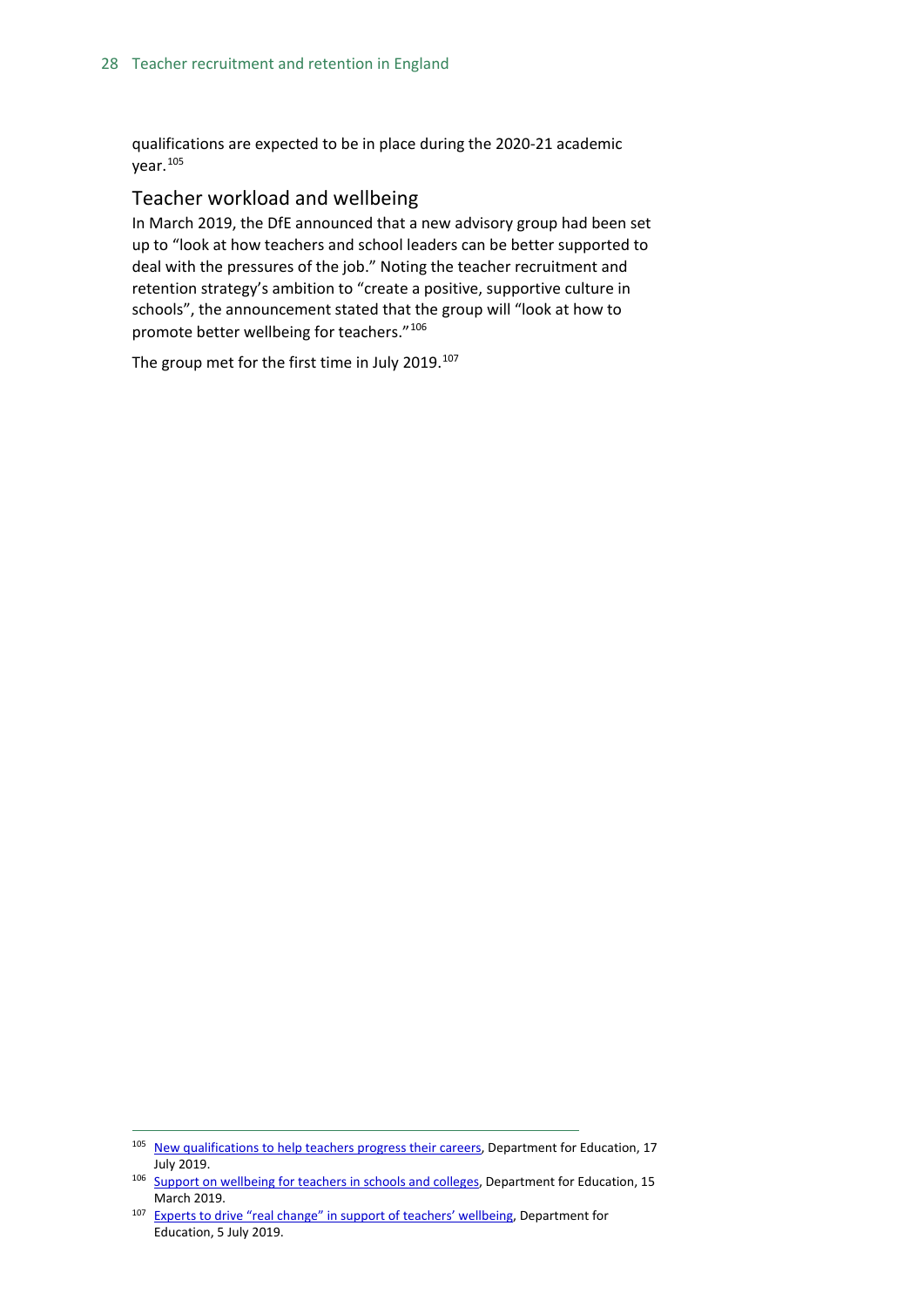## <span id="page-28-0"></span>6. Reports on teacher supply and retention

Below are links to selected reports concerning teacher recruitment and retention that have been published since the start of 2017.

- National Foundation for Educational Research, Retaining Science, [Mathematics and Computing teachers,](https://www.nfer.ac.uk/retaining-science-mathematics-and-computing-teachers/) November 2019.
- National Foundation for Educational Research, Part-time Teaching [and Flexible Working in Secondary Schools,](https://www.nfer.ac.uk/part-time-teaching-and-flexible-working-in-secondary-schools/) June 2019.
- Education Policy Institute, [Teacher recruitment, progression and](https://epi.org.uk/publications-and-research/teacher-recruitment-progression-and-retention-in-multi-academy-trusts/)  [retention in multi-academy trusts,](https://epi.org.uk/publications-and-research/teacher-recruitment-progression-and-retention-in-multi-academy-trusts/) June 2019.
- National Foundation for Educational Research, [Teacher Labour](https://www.nfer.ac.uk/teacher-labour-market-in-england-annual-report-2019/)  Market in England - [Annual Report 2019,](https://www.nfer.ac.uk/teacher-labour-market-in-england-annual-report-2019/) February 2019.
- National Foundation for Educational Research, [Teacher Workforce](https://www.nfer.ac.uk/media/3111/teacher_workforce_dynamics_in_england_final_report.pdf)  [Dynamics in England: Nurturing, supporting and valuing teachers,](https://www.nfer.ac.uk/media/3111/teacher_workforce_dynamics_in_england_final_report.pdf) October 2018.
- Education Policy Institute, [The teacher labour market in England:](https://epi.org.uk/wp-content/uploads/2018/08/EPI-Teacher-Labour-Market_2018.pdf)  [Shortages, subject expertise and incentives,](https://epi.org.uk/wp-content/uploads/2018/08/EPI-Teacher-Labour-Market_2018.pdf) August 2018.
- Institute for Fiscal Studies[, The characteristics of and earnings and](https://www.gatsby.org.uk/uploads/education/ifs-the-characteristics-of-and-earnings-and-outcomes-for-physics-teachers.pdf)  [outcomes for physics teachers,](https://www.gatsby.org.uk/uploads/education/ifs-the-characteristics-of-and-earnings-and-outcomes-for-physics-teachers.pdf) March 2018.
- Education Datalab (commissioned by the Gatsby Foundation), [What](https://www.gatsby.org.uk/uploads/education/datalab-simulating-the-effect-of-early-career-salary-supplements-on-teacher-supply-in-england.pdf)  [happens when you pay shortage-subject teachers more money?](https://www.gatsby.org.uk/uploads/education/datalab-simulating-the-effect-of-early-career-salary-supplements-on-teacher-supply-in-england.pdf)  [Simulating the effect of early-career salary supplements on teacher](https://www.gatsby.org.uk/uploads/education/datalab-simulating-the-effect-of-early-career-salary-supplements-on-teacher-supply-in-england.pdf)  [supply in England,](https://www.gatsby.org.uk/uploads/education/datalab-simulating-the-effect-of-early-career-salary-supplements-on-teacher-supply-in-england.pdf) November 2017.
- National Audit Office, Retaining and developing the teaching [workforce,](https://www.nao.org.uk/press-release/retaining-and-developing-the-teaching-workforce/) September 2017.
- Education Committee, [Recruitment and Retention of Teachers,](https://www.publications.parliament.uk/pa/cm201617/cmselect/cmeduc/199/199.pdf) February 2017.

The following webpages also provide links to further analysis of the teacher labour market:

- Education datalab: [Teacher careers](https://ffteducationdatalab.org.uk/category/teachers/)
- Education Policy Institute: [Teaching and Leadership:](https://epi.org.uk/research-area/teaching-and-leadership-supply-and-quality/) Supply and [Quality.](https://epi.org.uk/research-area/teaching-and-leadership-supply-and-quality/)
- National Foundation for Educational Research, [School workforce.](https://www.nfer.ac.uk/key-topics-expertise/school-workforce/)